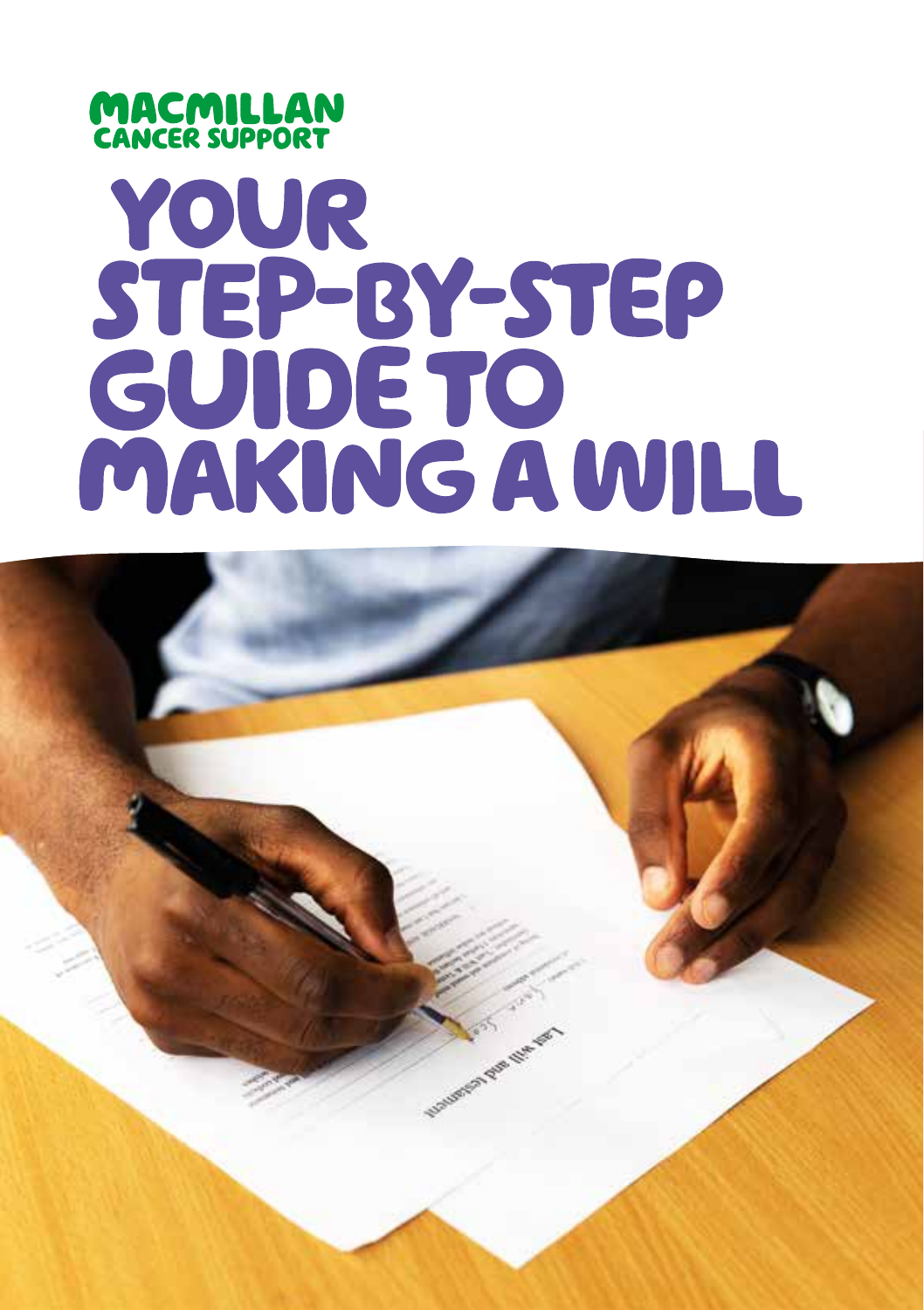## About this leaflet

### This leaflet is a guide to making or updating your will. It is for anyone affected by cancer.

Having an up-to-date will is important. It can reassure you that your finances and belongings will be passed on in the way that you want after you die. Making a will can be simple to do and does not need to be expensive.

This leaflet explains:

- how to make or update your will
- how inheritance tax works
- how to leave a gift to charity, if you want to
- who to contact for more information or support.

Some of the words used to talk about wills can be confusing. In this leaflet, some of these words are in **bold** once on each page where they are used. We have explained these words in the glossary on page 21.

### **Quotes**

In this leaflet, we have included quotes from people who have made a will. These are from people who have chosen to share their story with us. To share your experience, visit macmillan.org.uk/shareyourstory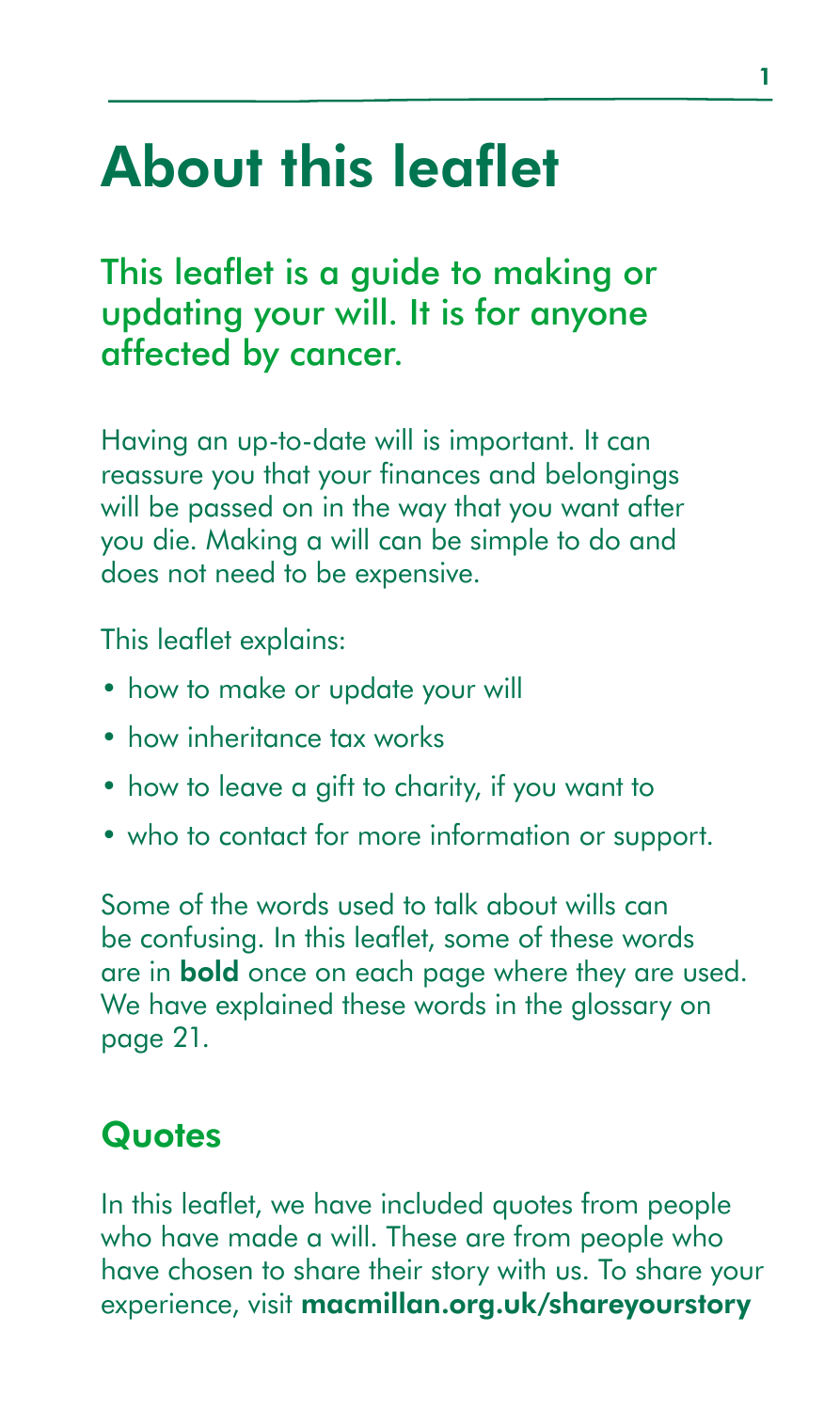### For more information

If you have more questions or would like to talk to someone, call the Macmillan Support Line free on 0808 808 00 00, 7 days a week, 8am to 8pm. Our financial guides are available from Monday to Friday, 8am to 6pm.

If you would prefer to speak to us in another language, interpreters are available. Please tell us, in English, the language you want to use.

If you are deaf or hard of hearing, call us using NGT (Text Relay) on 18001 0808 808 00 00, or use the NGT Lite app.

We have some information in different languages and formats, including audio, eBooks, easy read, Braille, large print and translations. To order these, visit macmillan.org.uk/otherformats or call 0808 808 00 00.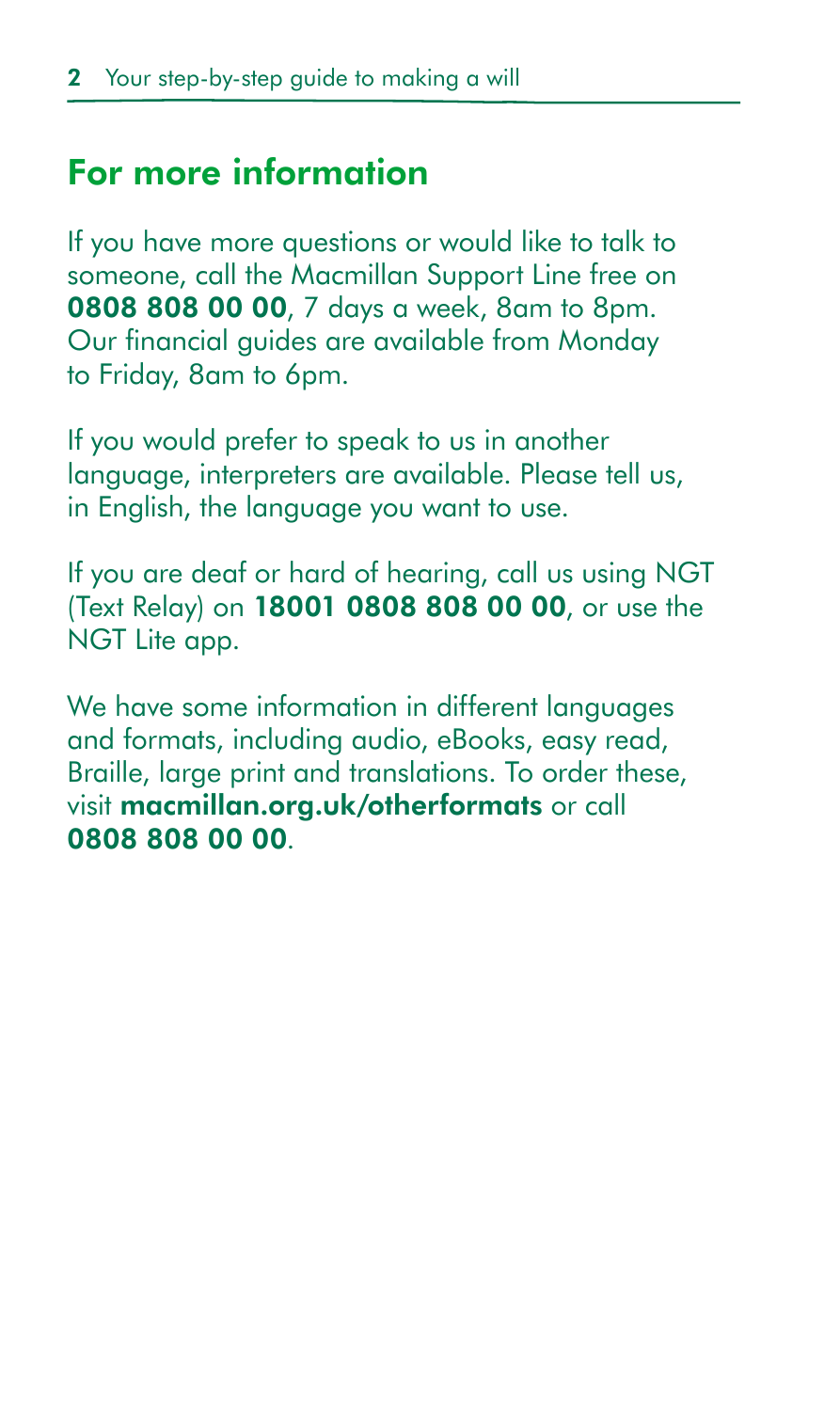## **Contents**

| What is a will?                              | 5  |
|----------------------------------------------|----|
| How do I make a will?                        | 6  |
| Step 1: Write down what you have             | 7  |
| Step 2: Decide who to include                | 10 |
| Step 3: Decide on other instructions to give | 12 |
| Step 4: Make your will and keep it safe      | 14 |
| Updating your will                           | 17 |
| Other useful information                     | 18 |
| Glossary                                     | 21 |
| Further information and support              | 22 |
| Other useful organisations                   | 24 |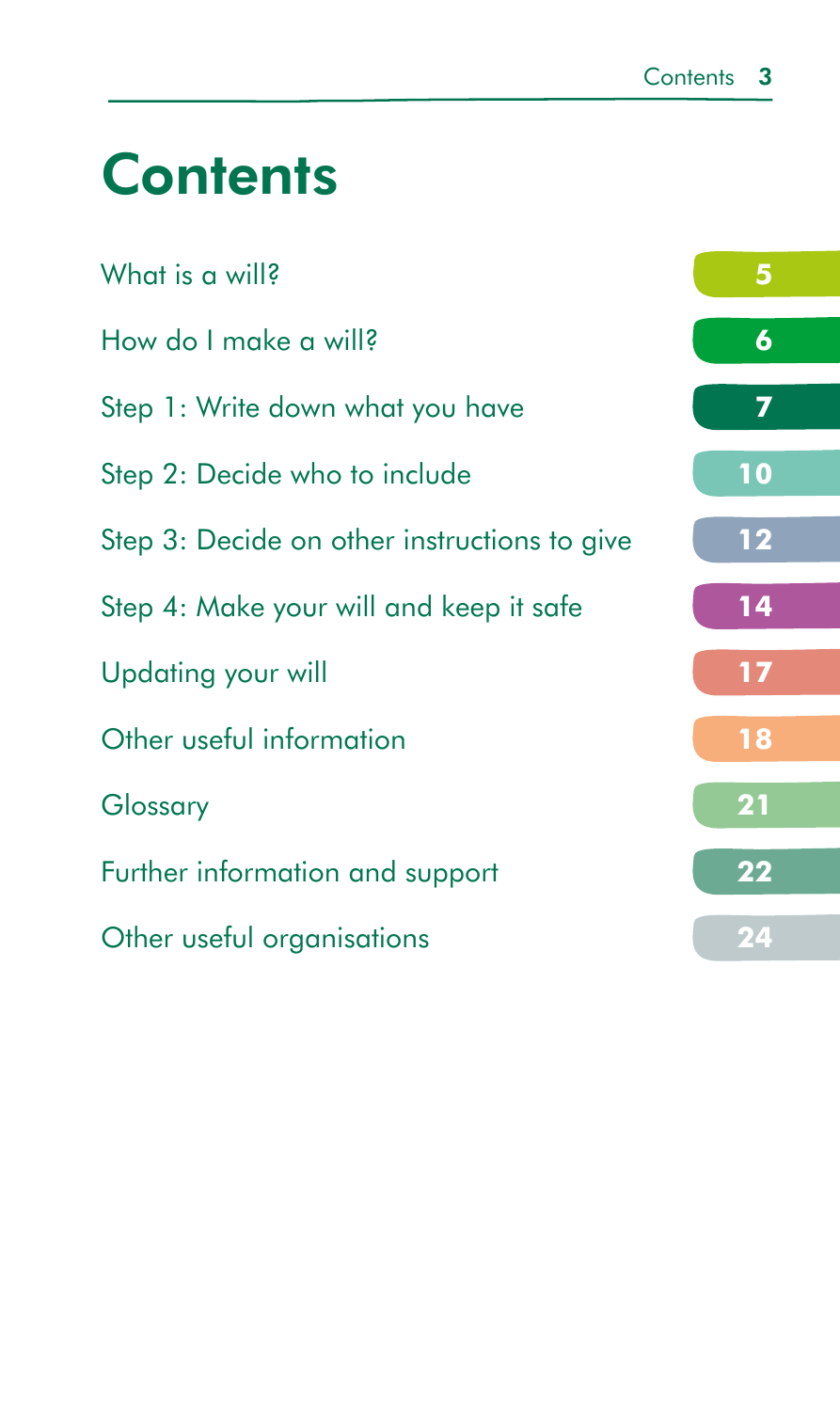'Writing a will is a chance to have your say. It's about finding your voice.'

Teresa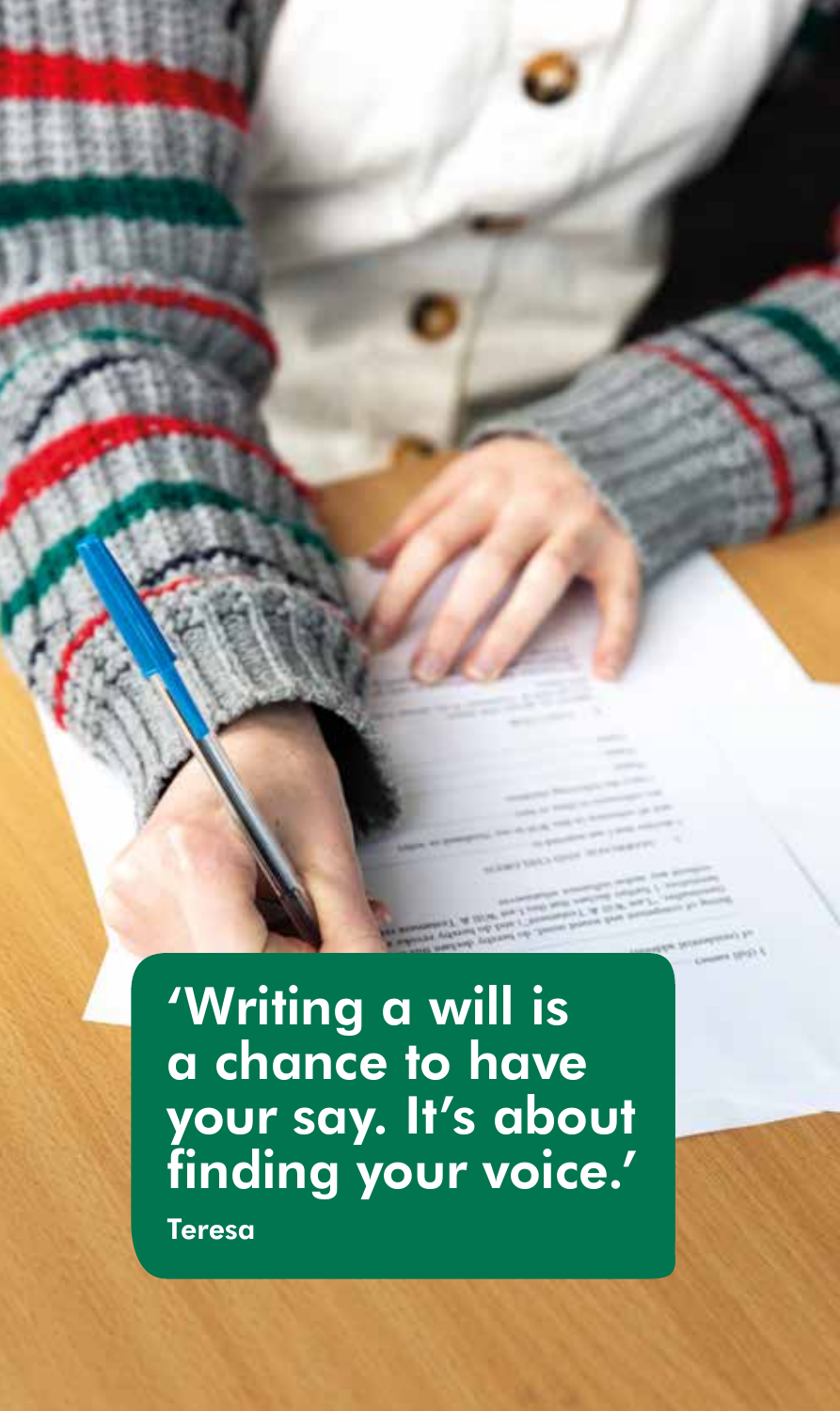## What is a will?

A will is a legal document. It gives instructions about who you want to give your money and belongings to when you die. People who get your money or possessions when you die are called your beneficiaries. Writing a will makes sure everything you leave goes to the people you want it to.

What you leave when you die is called your **estate**. This is made up of:

- everything you own, including money, property and belongings
- your share of anything you own jointly with someone else.

Anything you owe is taken off the value of your estate. For example, the value of a mortgage would be taken off.

As well as instructions about money and belongings, your will can also include instructions about:

- who you want to look after your children this person is called a legal guardian
- your funeral plans
- who you want to deal with your estate this person is called an **executor**.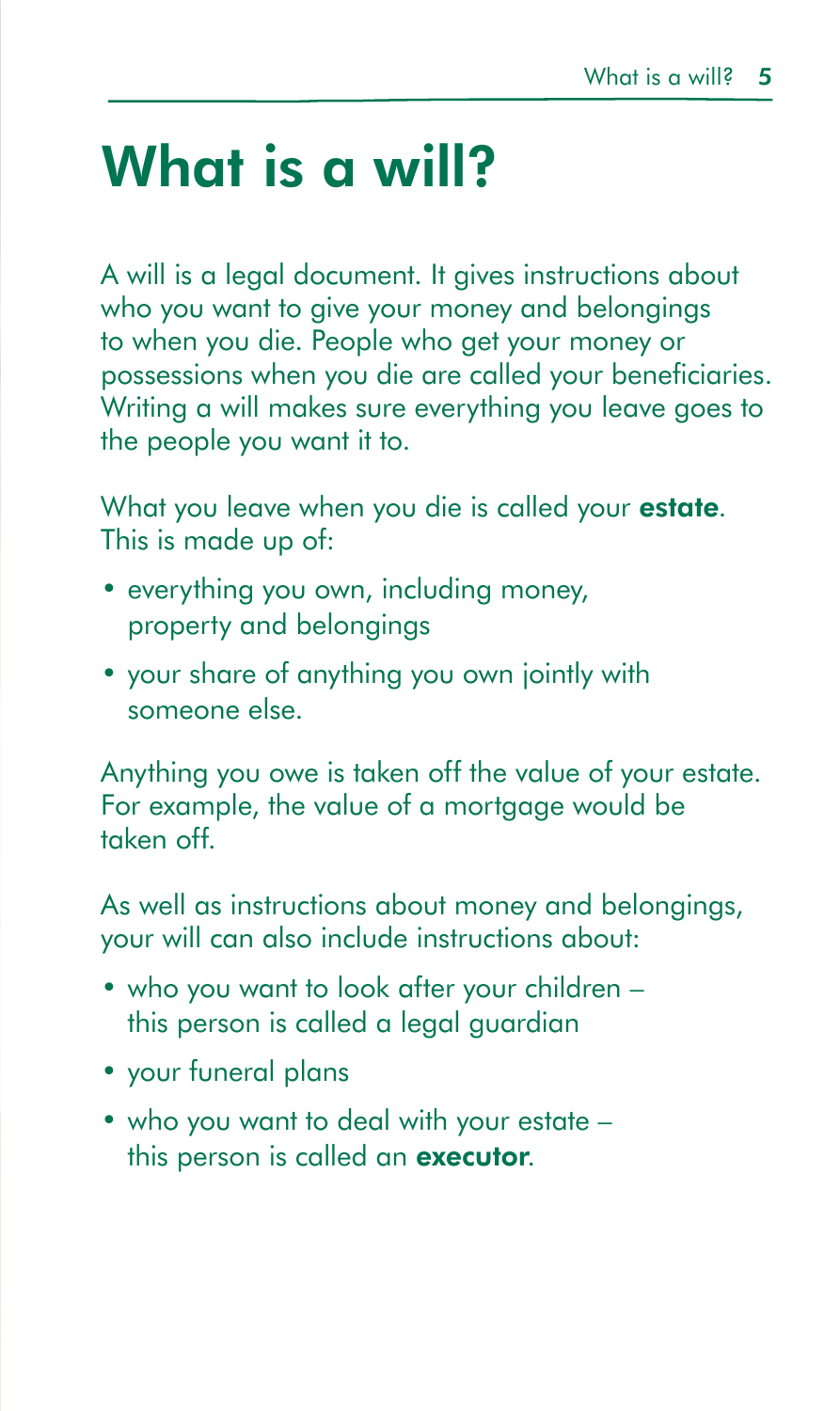## How do I make a will?

To make a will you must be at least:

- 18 years old in England, Wales and Northern Ireland
- 12 years old in Scotland.

Making a will is not as expensive or difficult as you might think. But it is a legal document and must be prepared properly. So it is best to use a solicitor. They will be able to help with the wording in the document. This ensures all legal processes are followed, as even small mistakes can make a will invalid. A solicitor will also make sure your wishes are clear and that they are carried out exactly as you want.

This leaflet goes through the steps you can take to prepare for writing a will. On pages 14 to 15 there is more information about finding a solicitor, and Macmillan's discounted will-writing service.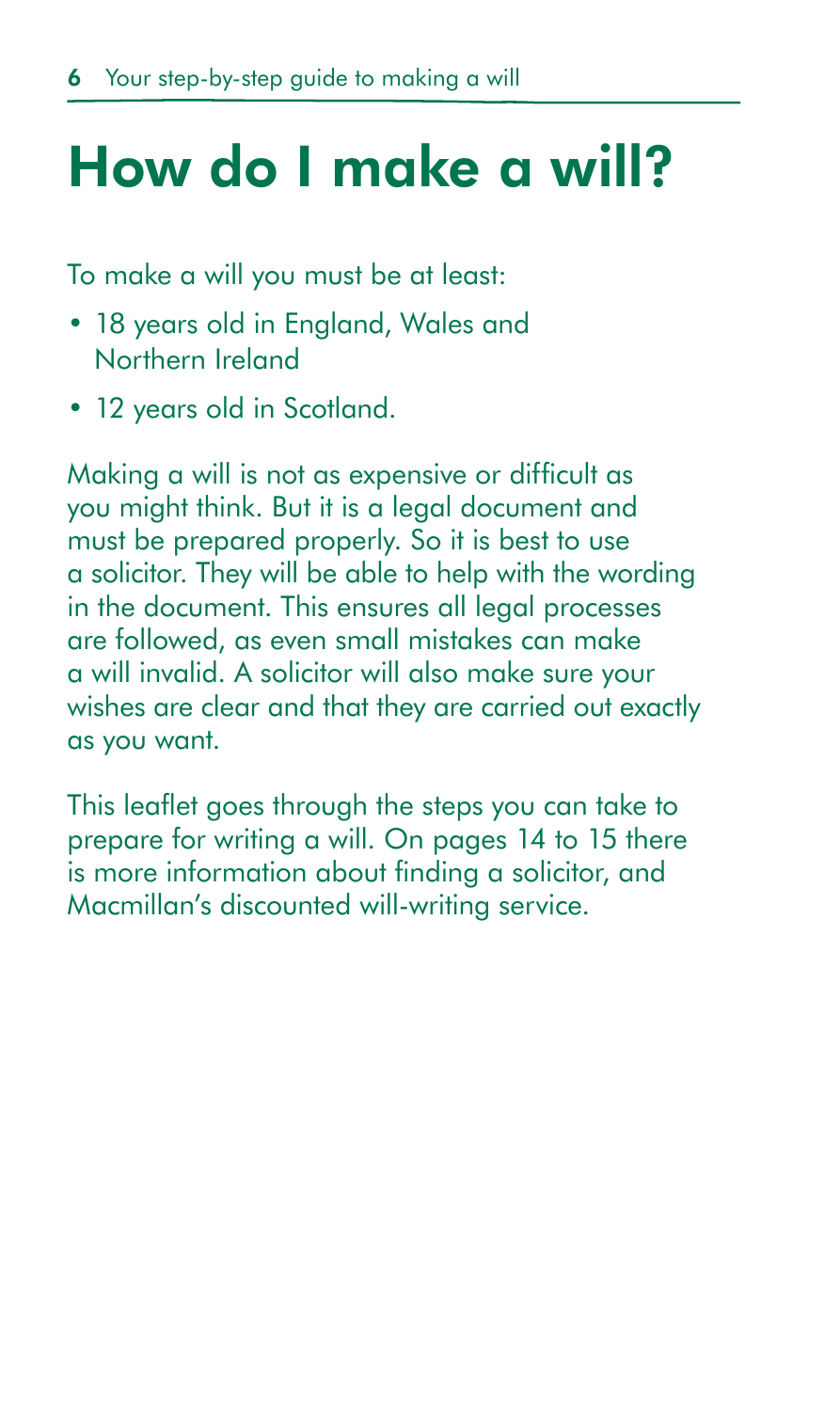## Step 1: Write down what you have

First, you need to find out the value of your **estate.** Make a list of everything you own. These are your assets. Then, make a list of everything you owe. These are your liabilities.

You can use the tables on the next few pages to help you. Completing these may save time when you are with your solicitor.

| <b>Everything I own</b><br>(my assets)               | Value (£) |
|------------------------------------------------------|-----------|
| Property (house or flat)                             |           |
| Car                                                  |           |
| <b>Jewellery</b>                                     |           |
| Furniture, antiques<br>or collectables               |           |
| Bank accounts -<br>current balance                   |           |
| Building society –<br>current balance                |           |
| <b>ISAs, saving certificates</b><br>or premium bonds |           |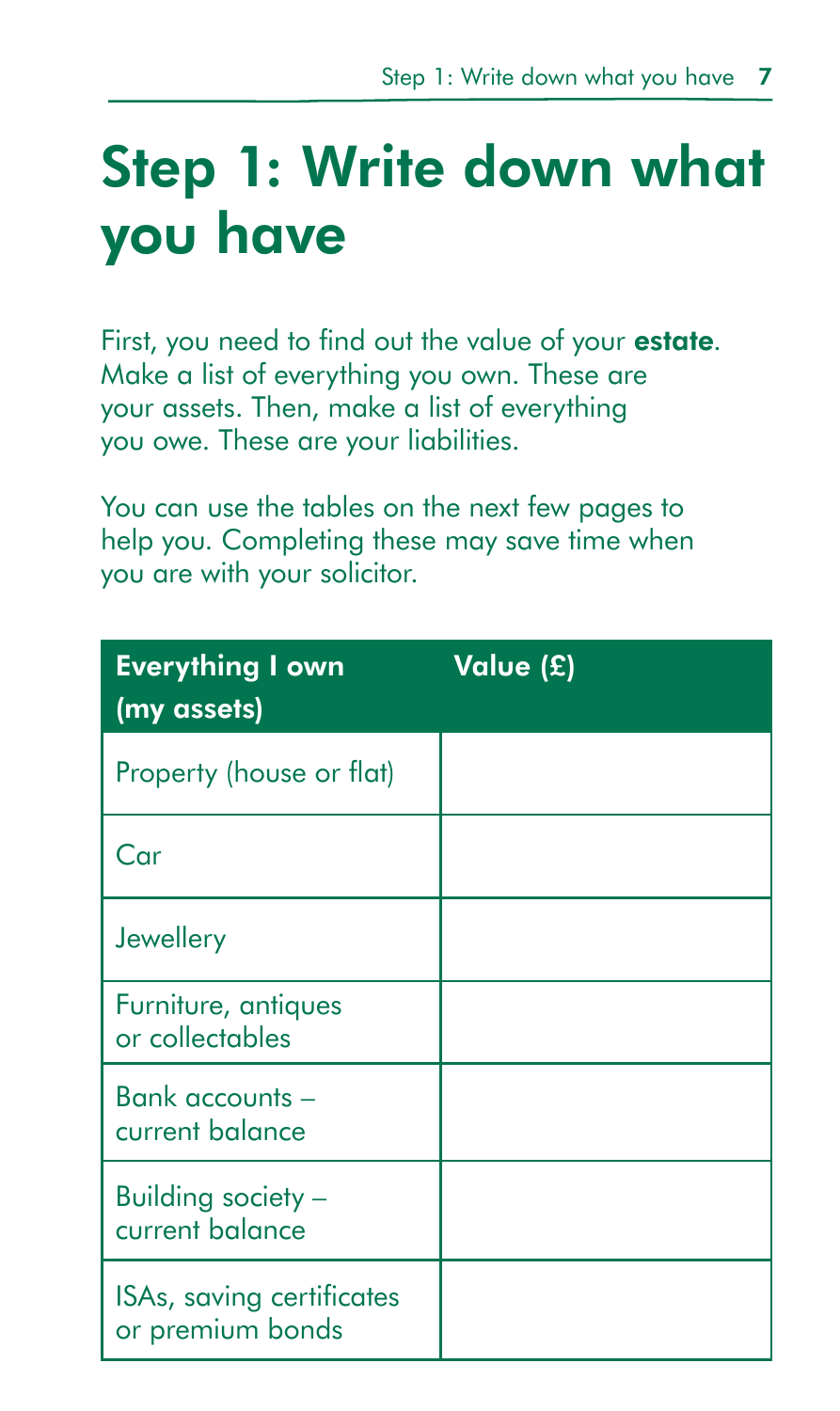| <b>Everything I own</b><br>(my assets)                                                                                        | Value (£) |
|-------------------------------------------------------------------------------------------------------------------------------|-----------|
| Stocks and shares                                                                                                             |           |
| Life insurance policies<br>(amount payable on<br>death or diagnosis of<br>a terminal illness -<br>check policies for details) |           |
| Other possessions                                                                                                             |           |
| <b>Total</b>                                                                                                                  |           |

| Everything I owe (my Value $(E)$<br>liabilities) |  |
|--------------------------------------------------|--|
| Mortgage – outstanding<br>balance                |  |
| <b>Overdrafts</b>                                |  |
| Credit card debts                                |  |
| <b>Bank loans</b>                                |  |
| Other debts                                      |  |
| <b>Total</b>                                     |  |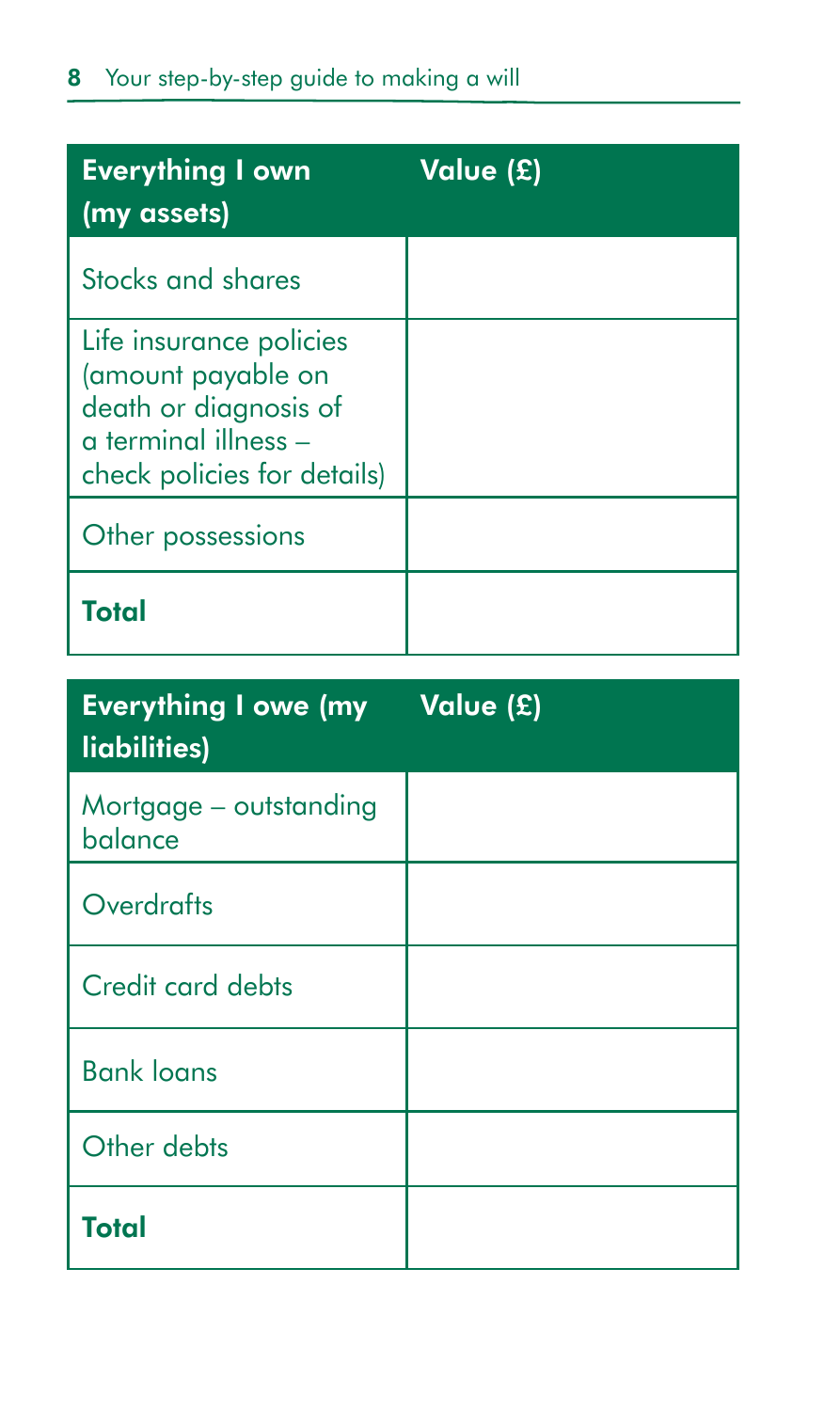The table below will help you to calculate the estimated value of your **estate**.

|                                            | Value (£) |
|--------------------------------------------|-----------|
| Everything I own<br>(my assets) total      |           |
| <b>Minus</b>                               |           |
| Everything I owe<br>(my liabilities) total |           |
| $=$ Estimated value<br>of my estate        |           |

You should also write down the value of any money that is owed to you by other people.

#### Money owed to me:

 $\mathfrak{L}$   $\qquad \qquad$   $\qquad$   $\qquad$   $\qquad$   $\qquad$   $\qquad$   $\qquad$   $\qquad$   $\qquad$   $\qquad$   $\qquad$   $\qquad$   $\qquad$   $\qquad$   $\qquad$   $\qquad$   $\qquad$   $\qquad$   $\qquad$   $\qquad$   $\qquad$   $\qquad$   $\qquad$   $\qquad$   $\qquad$   $\qquad$   $\qquad$   $\qquad$   $\qquad$   $\qquad$   $\qquad$   $\qquad$   $\qquad$   $\qquad$   $\qquad$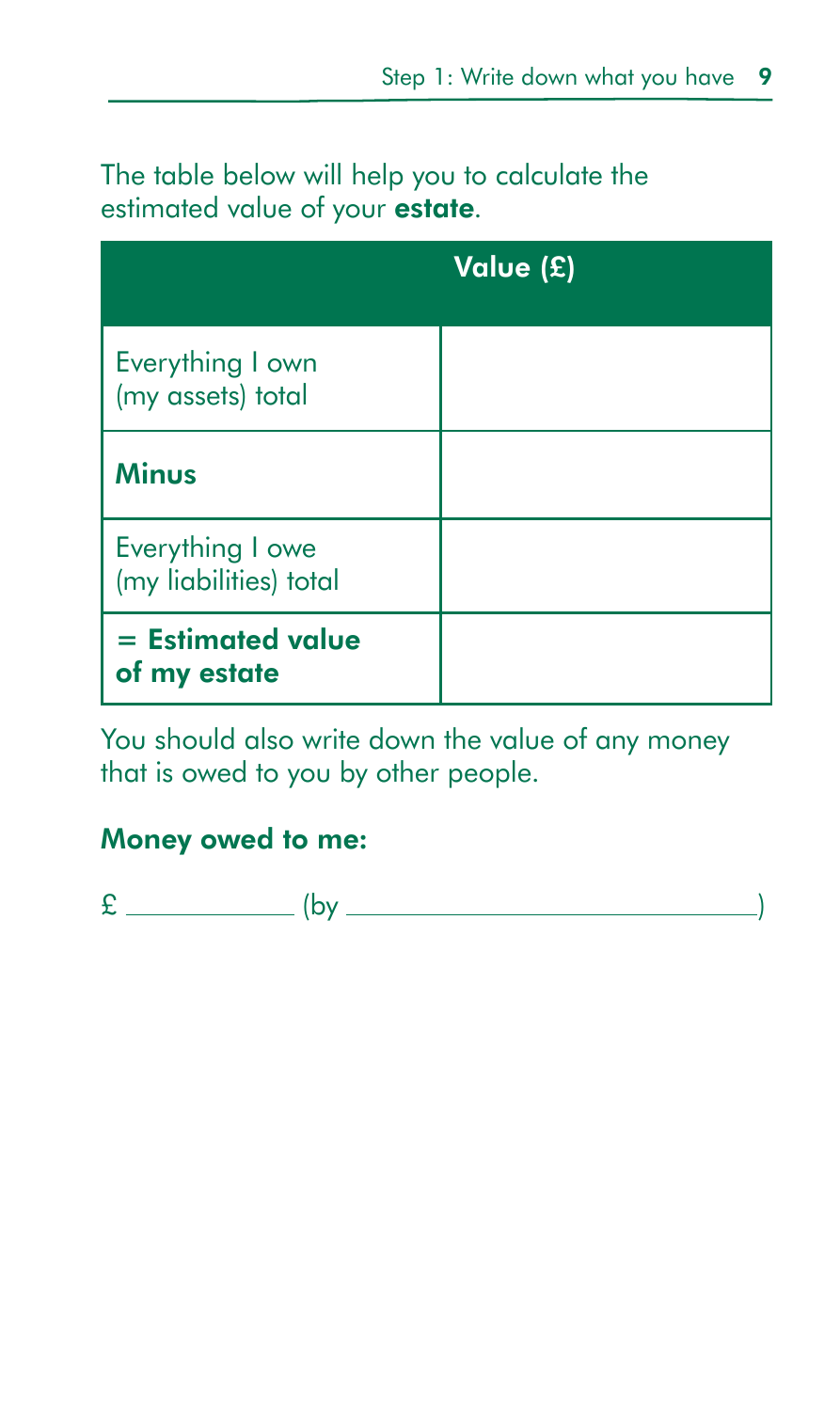## Step 2: Decide who to include

Make a list of all the people, charities or organisations you would like to remember in your will. Consider the types of gifts you want to leave them.

For example, you might want to leave someone a specific amount of money or an item with financial or sentimental value. You can also give someone a percentage of the value of your **estate**, after any taxes or costs have been taken off. This can be a good way to decide what to give to somebody if you are not sure what the value of your estate will be after the rest of your will is sorted out.

When you have provided for your loved ones, you may want to consider supporting your favourite charities or causes.

You can use the space opposite to write down who you want to include in your will.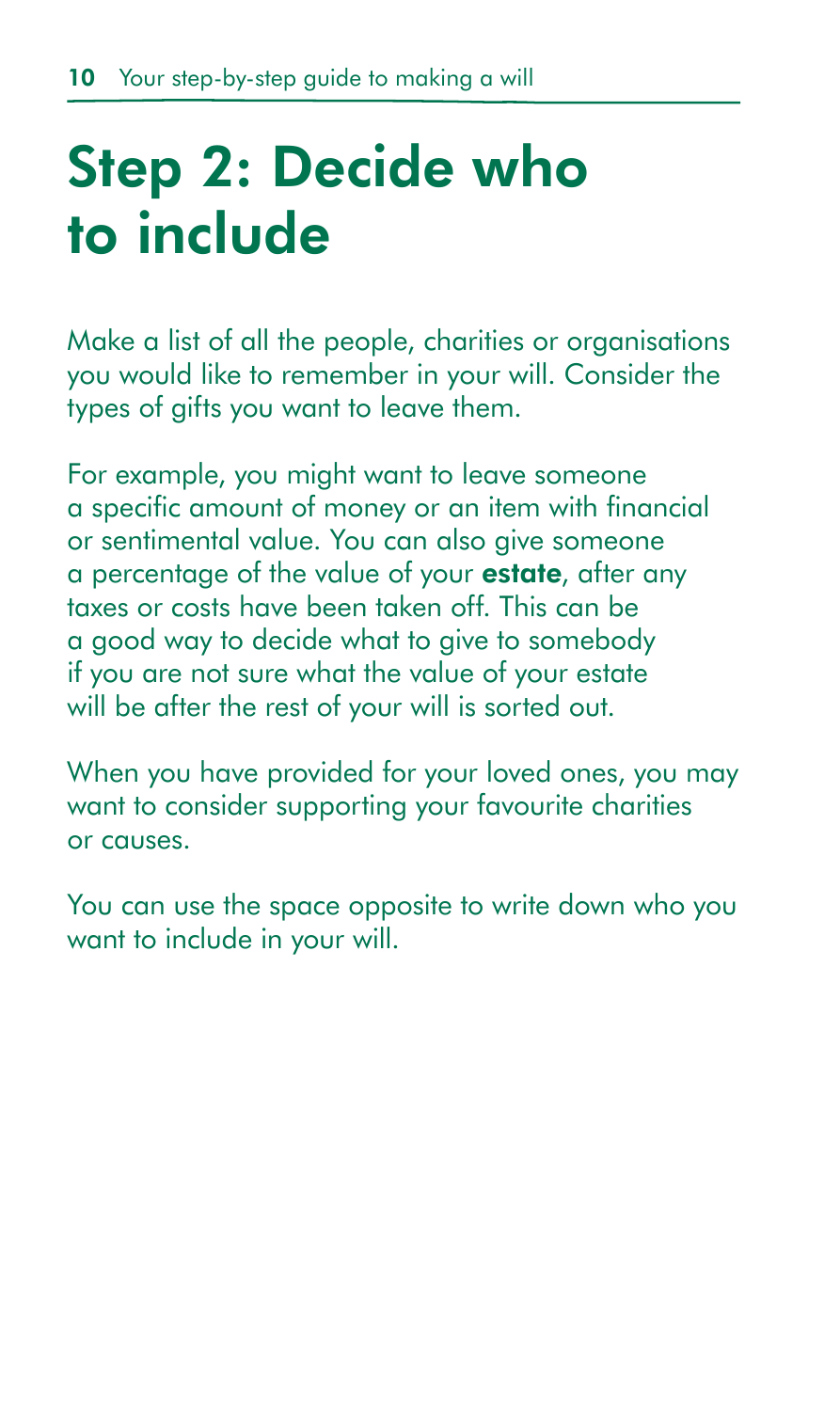## Family

### **Friends**

## Charities or organisations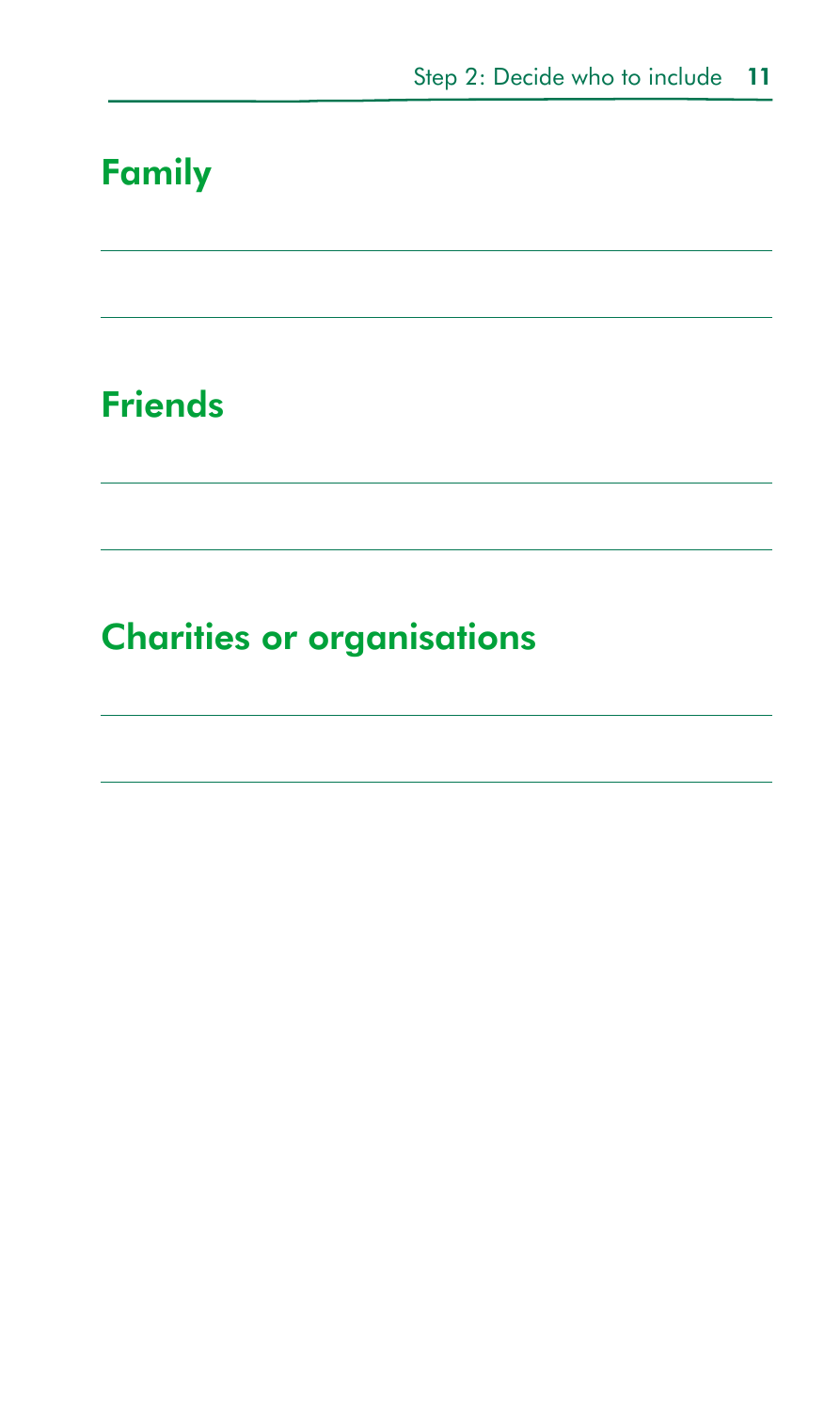## Step 3: Decide on other instructions to give

You need to choose someone to carry out the instructions in your will. This person is called an executor. This is a serious responsibility and can take up a lot of time. It is often done by a solicitor. Or it can be done by somebody else that you trust.

If you have young children, you should also decide who you want to look after them when you die. If you and their other parent die when your children are aged under 18 (or under 16 in Scotland), this person will be their legal guardian. You can name more than one person as a legal guardian.

You can use the space here to write down your instructions.

### Who I want to carry out my instructions (executors)

### Who I want to be the legal guardians of my children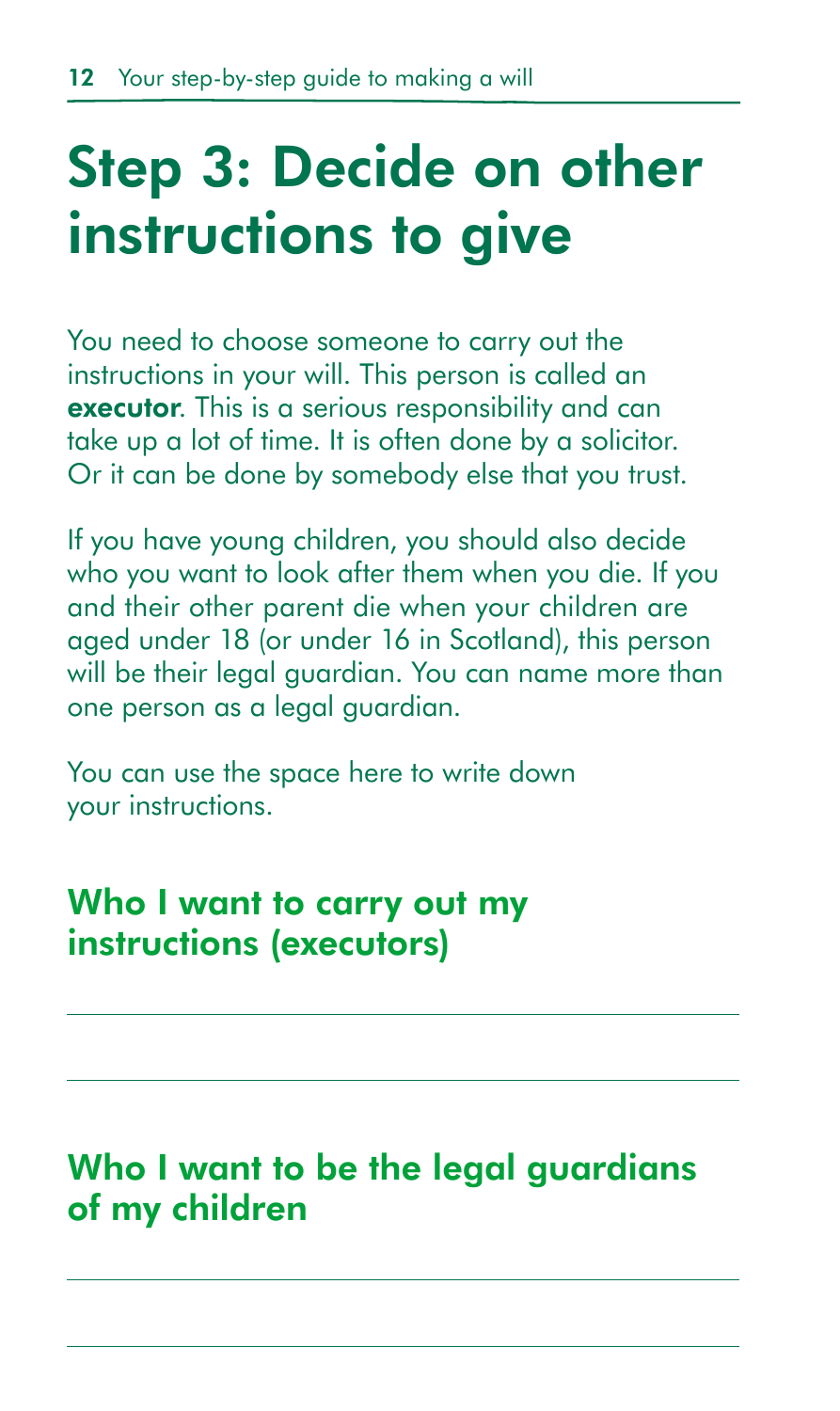### Instructions for my funeral

### Who I want to look after family members who depend on me

Who I want to look after my pets

Other instructions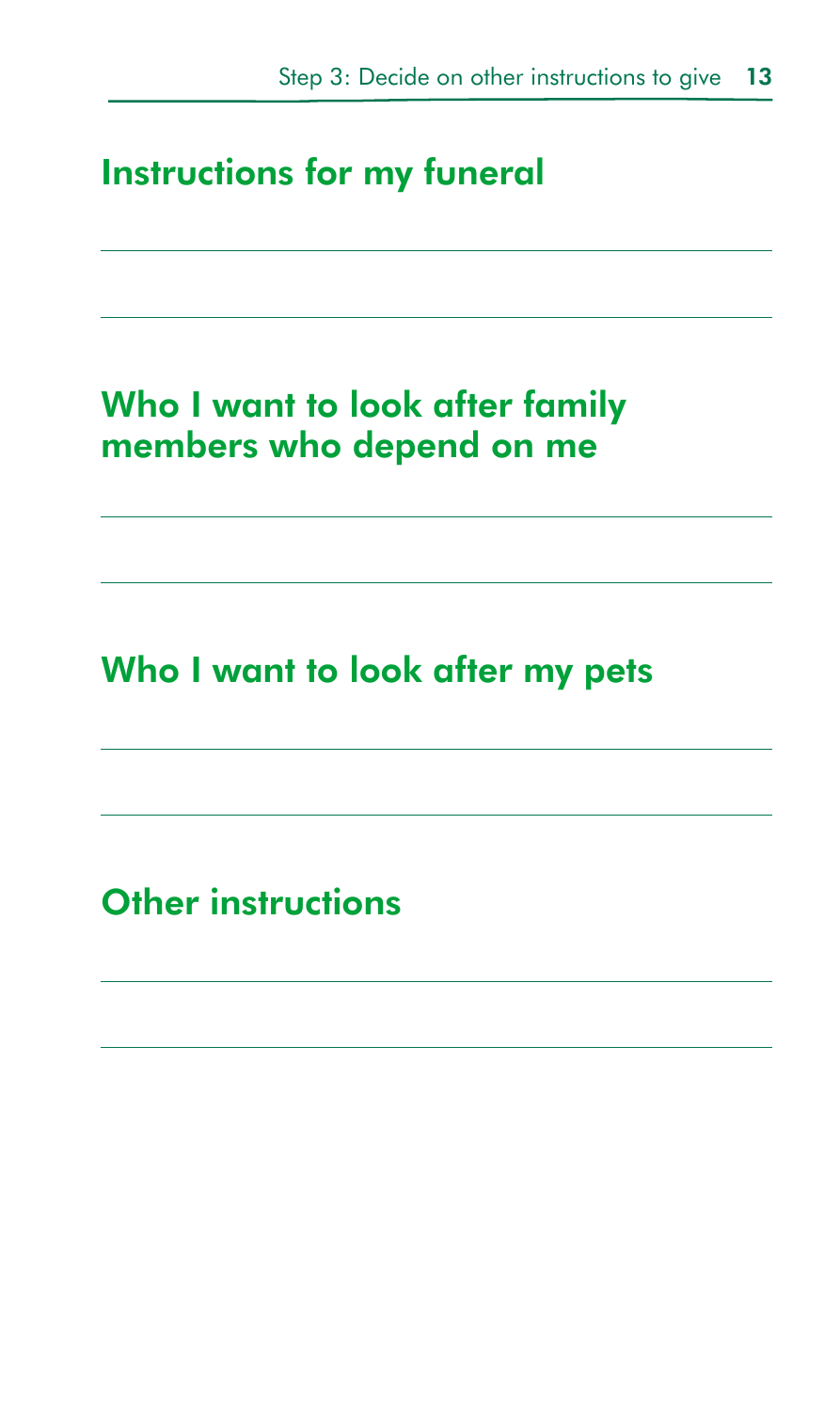## Step 4: Make your will and keep it safe

Making a will does not have to be a long or expensive process. If you use a solicitor, it is a good idea to look around for the best deal. Or you can ask for a few quotes to find the right solicitor for you.

Different law societies in the UK have online databases where you can search for a local wills solicitor:

- In England and Wales, visit solicitors.lawsociety. org.uk
- In Scotland, visit lawscot.org.uk/find-a-solicitor
- In Northern Ireland, visit lawsoc-ni.org/solicitors

You can also visit your local Citizens Advice and ask for a list of local solicitors.

You can make a will face to face with a solicitor or over the phone. Some solicitors have a form that you can fill in and send online or through the post.

After your meeting or phone call with a solicitor, they should arrange a follow-up appointment with you. This is to check that your will has been written the way you want it to be.

You will then need to sign it with two witnesses present, or one witness if you live in Scotland. The witnesses must also sign the will for it to be valid. Your witness cannot be one of your beneficiaries, or someone who is married to one of your beneficiaries.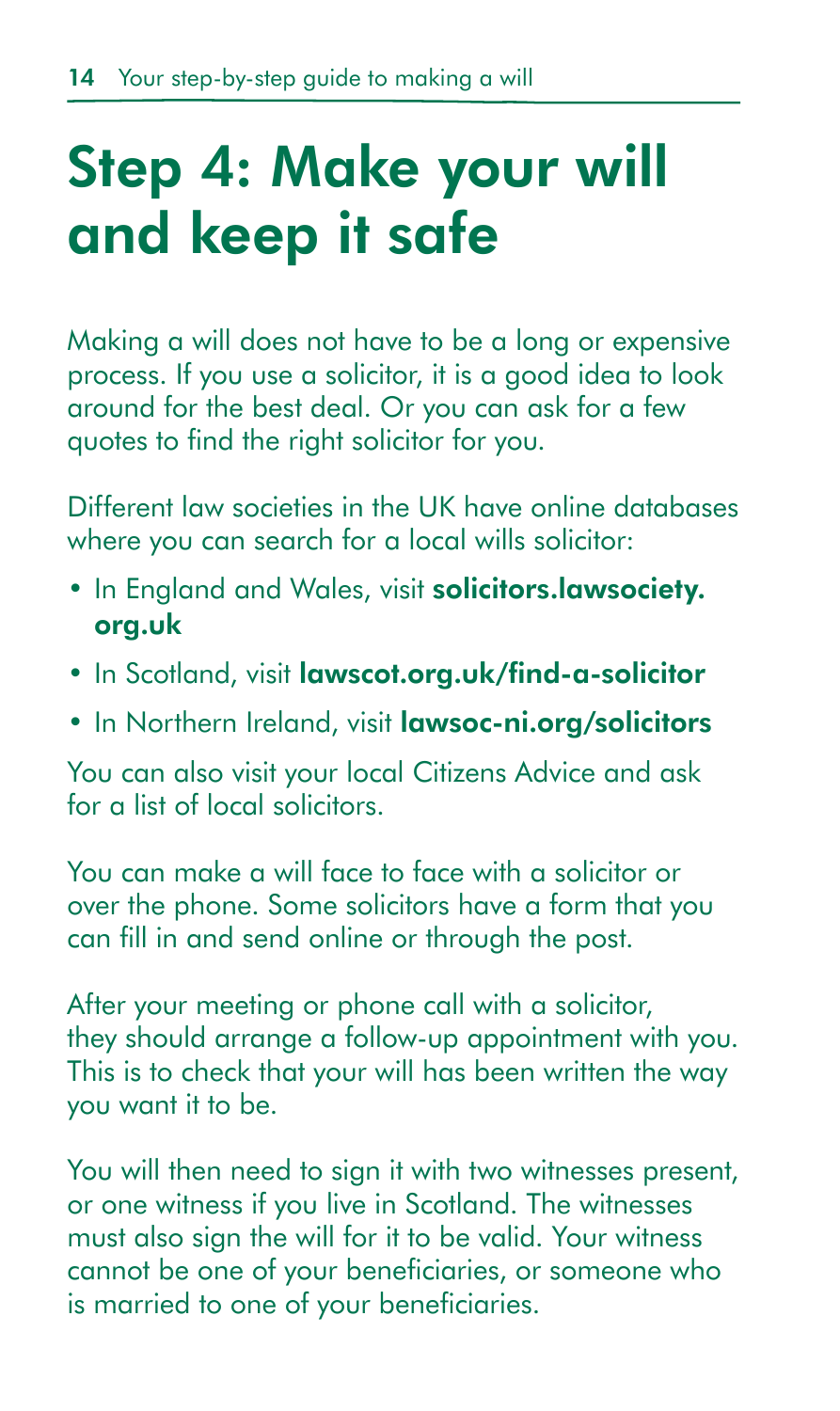### Macmillan's discounted will-writing service

Macmillan has a list of organisations that can offer a discounted will-writing service. We also offer a free will-writing service at certain times of year. Visit macmillan.org.uk/willwriting to find out more. You do not have to leave a gift to Macmillan in your will to get a discount.

If you have been diagnosed with cancer, you can call our financial guides on 0800 808 00 00 for information on how to get a free will at any time of year.

There are several other ways Macmillan can support you to make or update your will. This includes helping you leave us a gift if you want to. For more information:

- call us on 0800 107 4448
- visit macmillan.org.uk/legacies
- email leavealegacy@macmillan.org.uk

## Keeping your will safe

Leave your original will document in a place where it is safe and easy to find. For example, you can leave it with your solicitor. Keep a copy yourself, and make sure your executors know where to find it. You may also want to keep it with other important documents, such as the details of your insurance policy.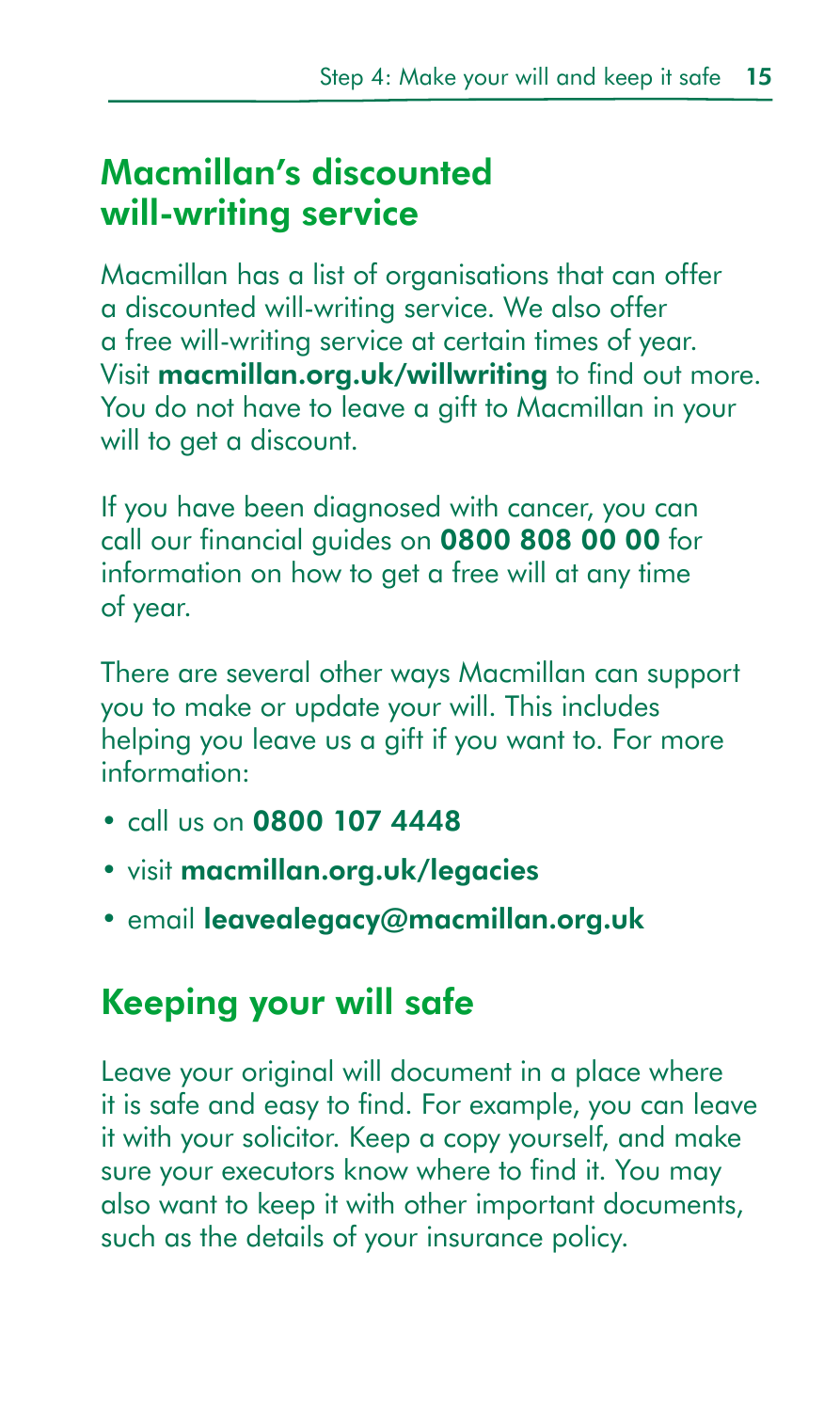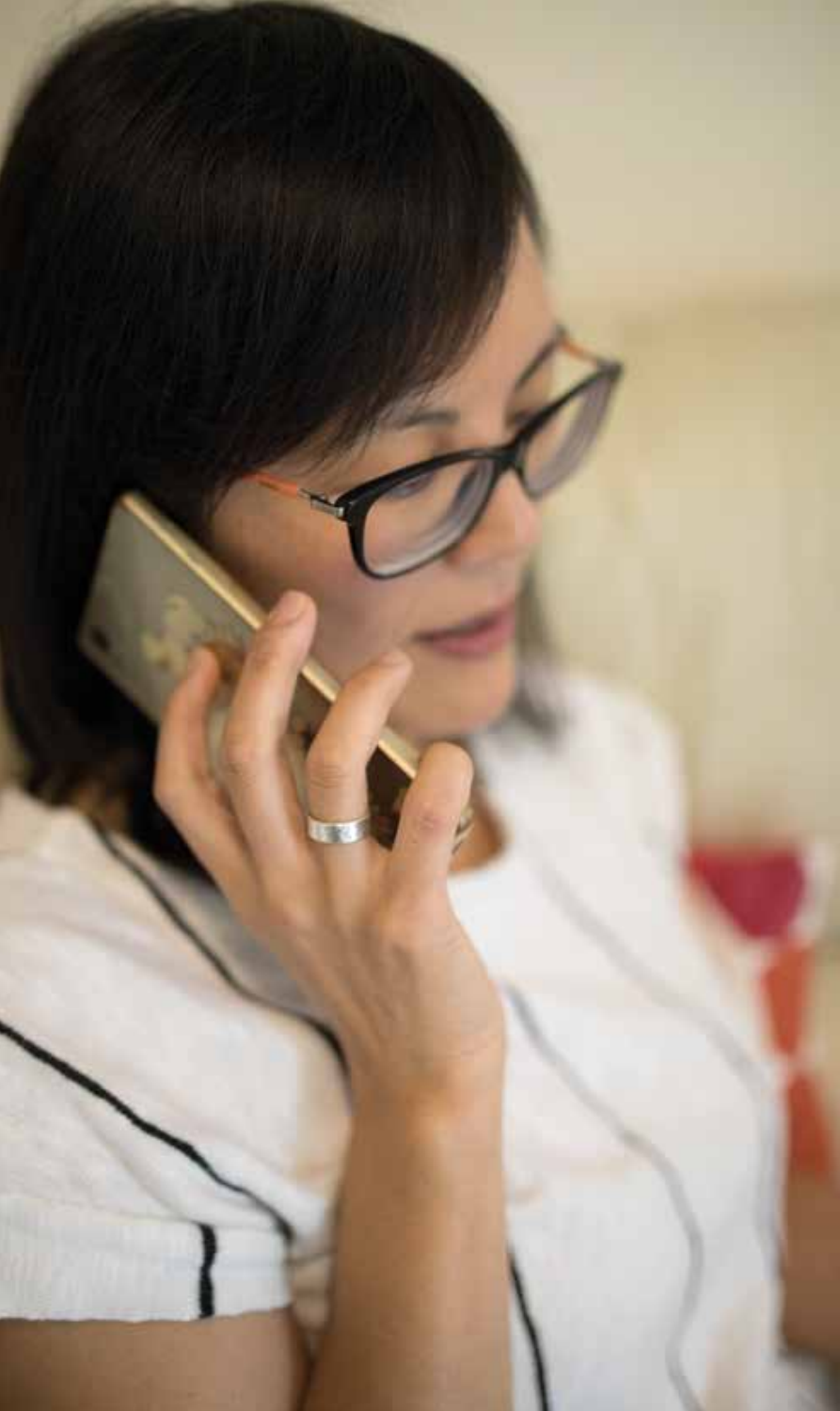## Updating your will

You may need to update your will if your situation changes, or if your wishes change.

The only way to make a change to your existing will is by making an official alteration called a codicil. This must be signed by the person who made the will and be witnessed in the same way. But the witnesses do not need to be the same as for the original will.

There is no limit on how many codicils you can add, but they are only suitable for small or simple changes. For example, you could add a codicil to change the executors or add a gift for a charity.

Many charities have codicil forms to make it easier to add a gift to your will. To order Macmillan's codicil form, visit be.macmillan.org.uk

If you need to make any major changes to your will, you should write a new one.

Whether you want to write a new will or make a codicil, it is important to get advice from a solicitor. They can help to make sure a new or updated will is still valid.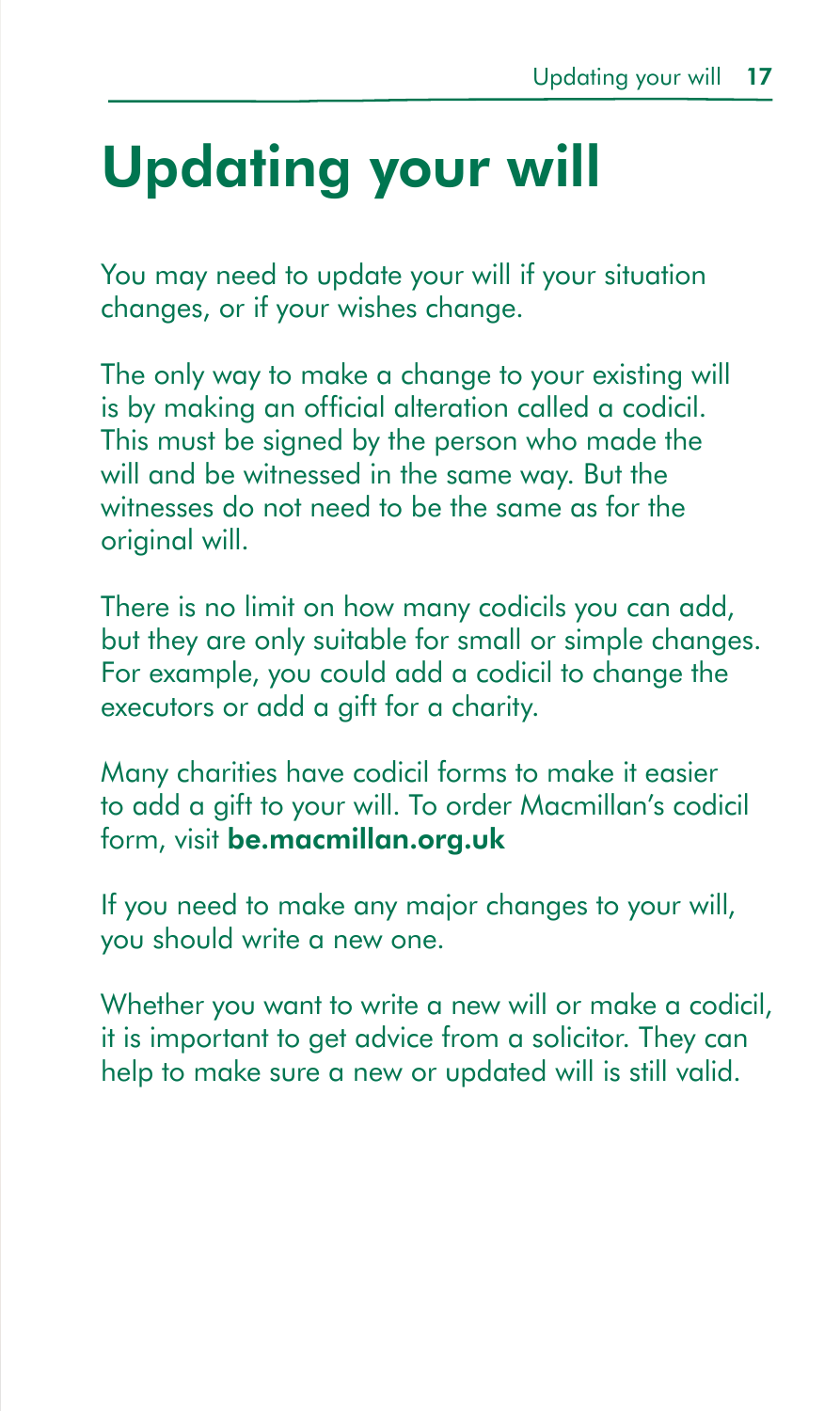## Other useful information

There are other things that it might help to know when you are making a will.

## Inheritance tax

If the value of your **estate** is above £325,000, inheritance tax may need to be paid when you die. The amount of your estate that you can pass on without needing to pay tax is called the tax-free allowance, or nil-rate band. It is set by the government.

Anything above the tax-free allowance of £325,000 will be taxed by 40%, except for:

- anything you leave to your husband, wife or civil partner
- anything you leave to a UK-registered charity.

If you own a home, you may also be entitled to an extra tax-free allowance. This is called the residence nil-rate band, or the family home allowance. We have more information about inheritance tax in our booklet Sorting out your financial affairs (see page 22).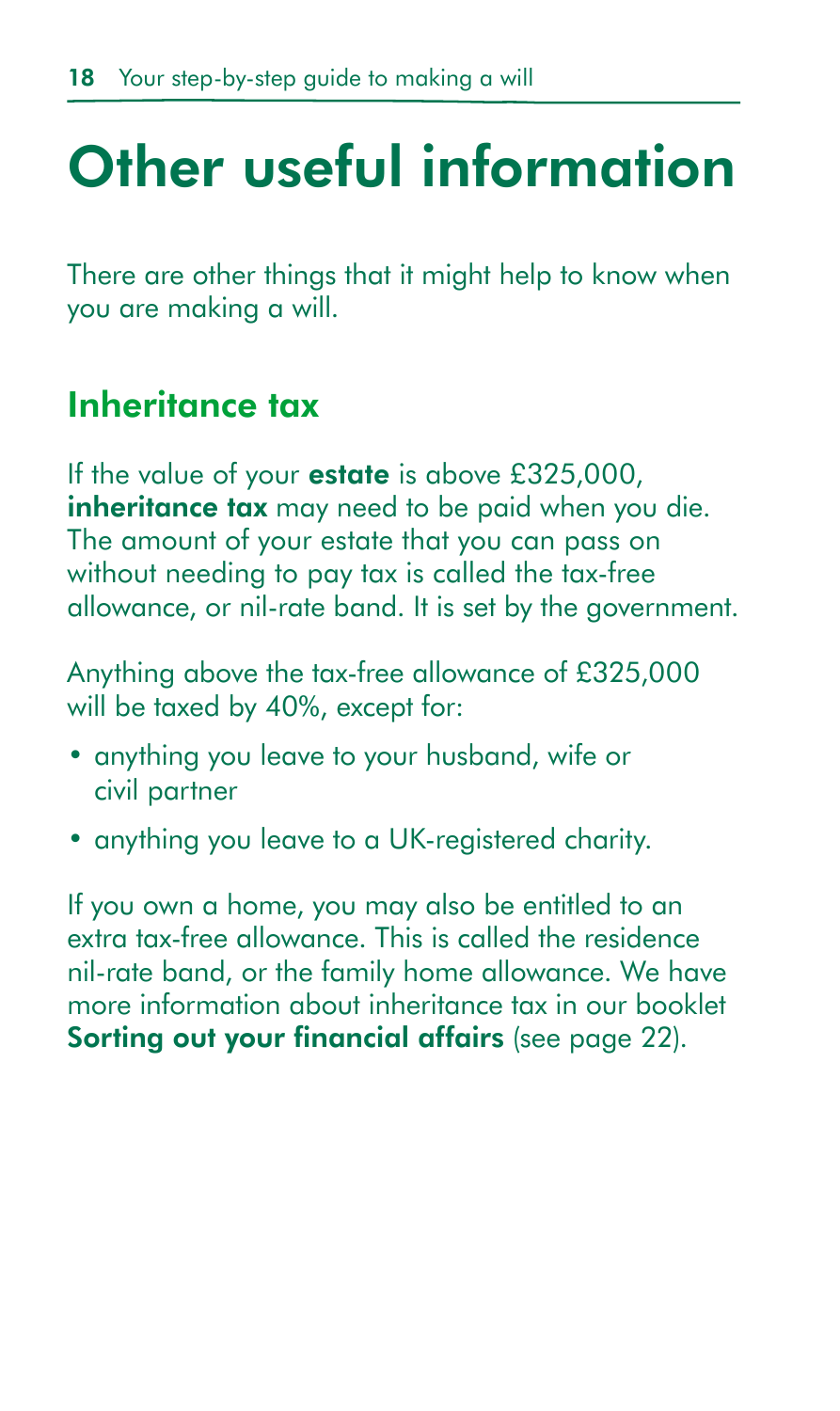#### Charitable legacies

You might want to leave something in your will to a charity of your choice. This is called a charitable legacy.

Charitable legacy amounts are taken off the value of your estate before inheritance tax is calculated. If you choose to leave 10% or more of your estate to charity, this can reduce the inheritance tax that must be paid from your estate from 40% to 36%.

For advice on saving inheritance tax, speak to a solicitor when making your will. Or, you can speak to one of our financial guides.

If you are interested in leaving a gift to Macmillan, visit macmillan.org.uk/legacies to find out more and order a free information pack. You can also call our fundraising support centre on 0300 1000 200.

'We made our wills, and decided we'd do it half charities for animals and the rest to cancer charities. If I can leave something that will make a difference to other families, or even one family, it will be worth it.'

Jackie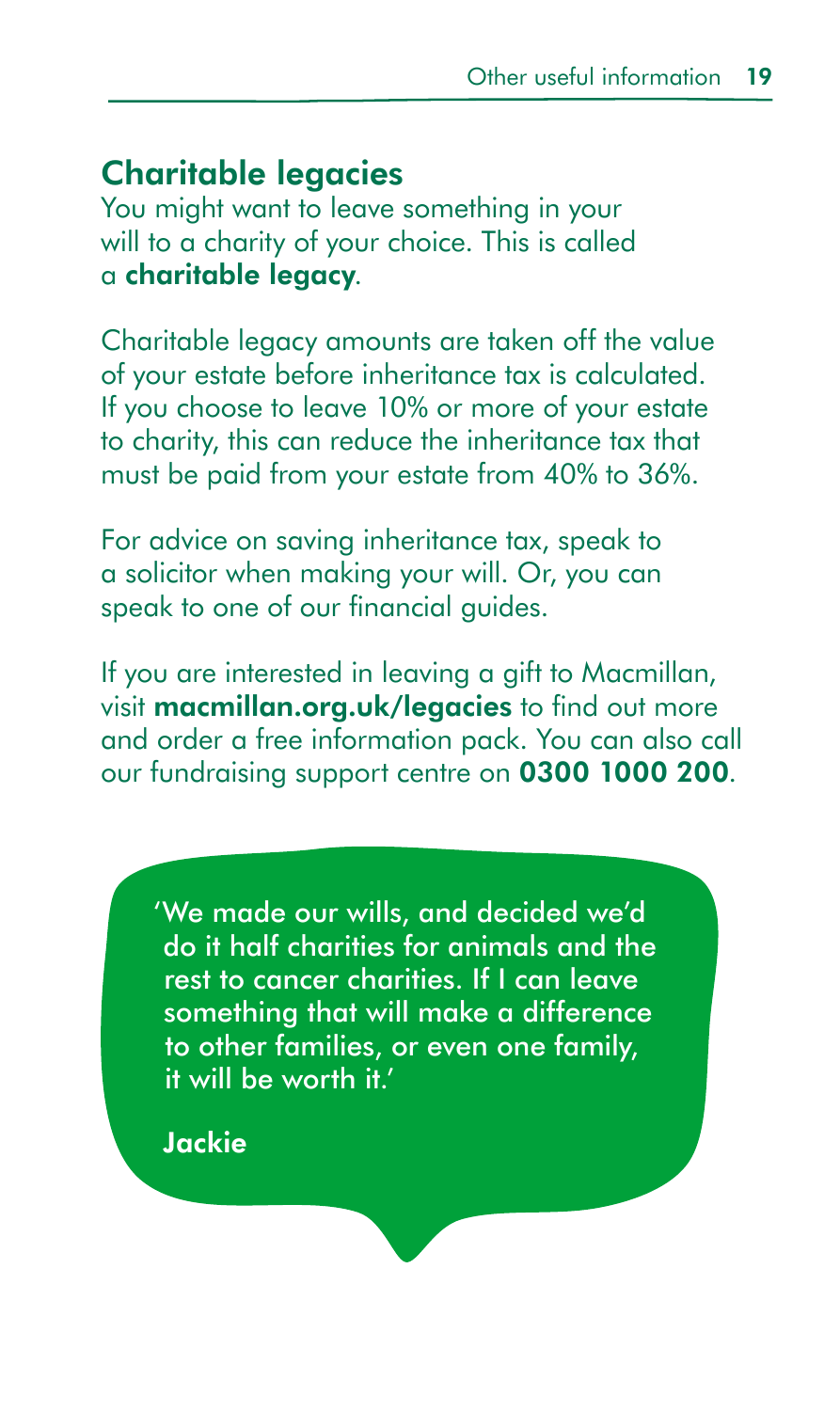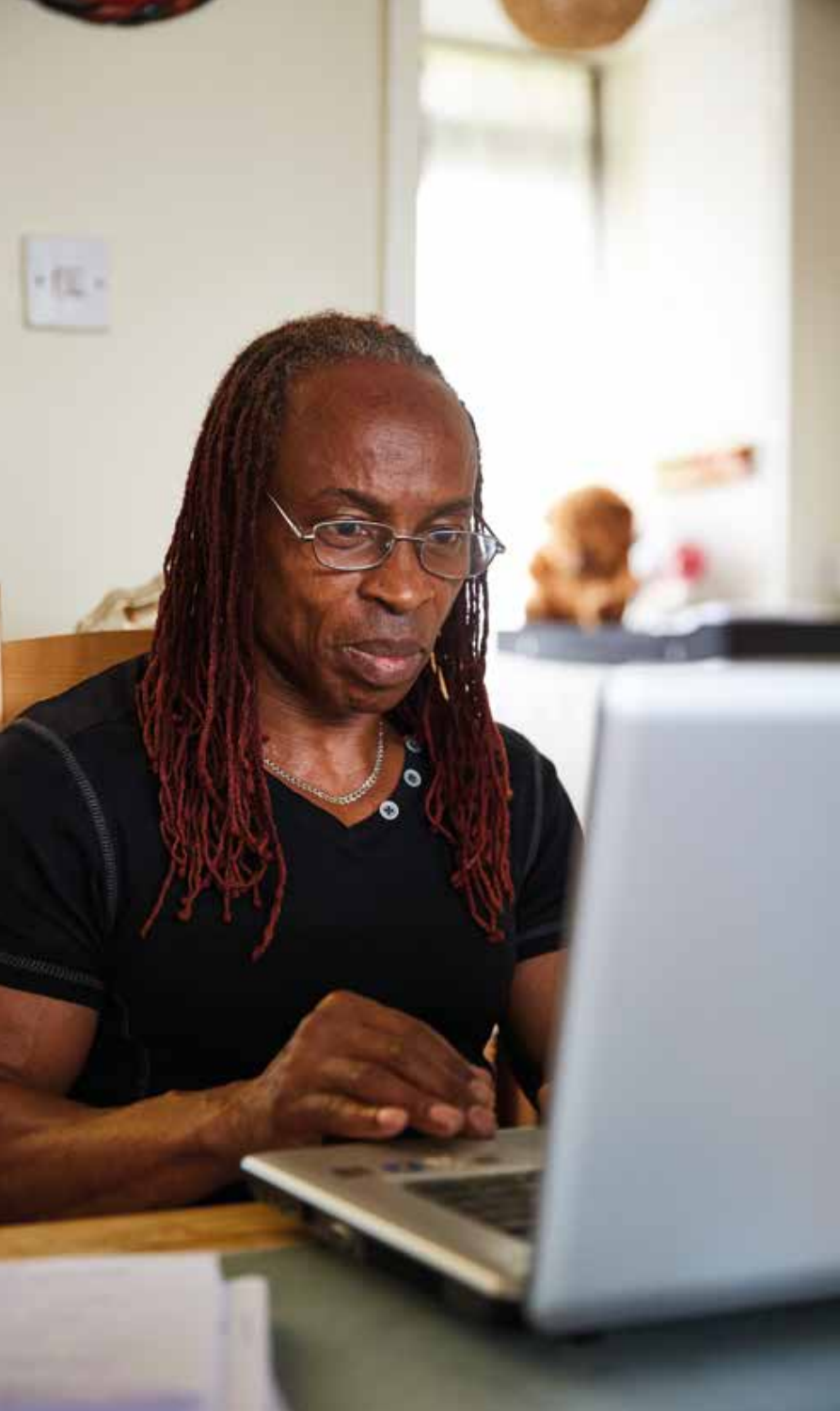## Glossary

### Charitable legacy

A gift left to a charity in a will.

### **Fstate**

Everything you own when you die, minus everything you owe. This includes possessions, money and debts.

#### Executor

A person named in a will who sorts out the estate.

### Inheritance tax

A tax that may be applied to your estate when you die.

### Legal guardians

People you name in your will who you would like to look after your children. This applies if you have children aged under 18, or under 16 in Scotland.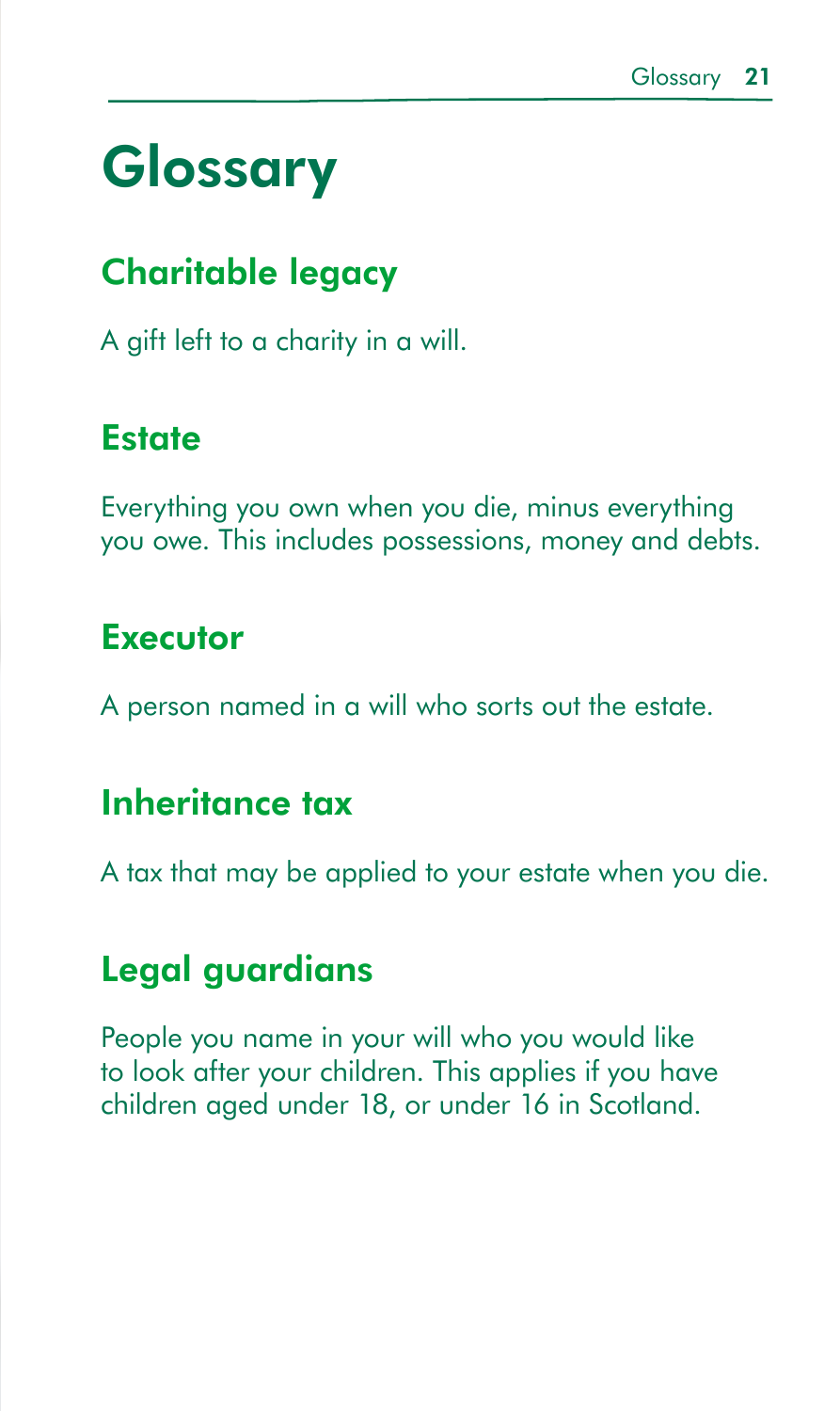## Further information and support

Find out about our expert, up-to-date information about cancer and other ways we can help you. All our information is free for everyone.

#### Order what you need

To order more booklets or leaflets visit be.macmillan. org.uk or call us on 0808 808 00 00. All our information is also available online at macmillan.org. uk/information-andsupport

We provide information in different languages and formats, including:

- audiobooks
- Braille
- British Sign Language
- easy read booklets
- eBooks
- large print
- translations.

Find out more at macmillan.org. uk/otherformats If you would like us to produce information in a different format for you, email us at cancerinformationteam @macmillan.org.uk or call 0808 808 00 00.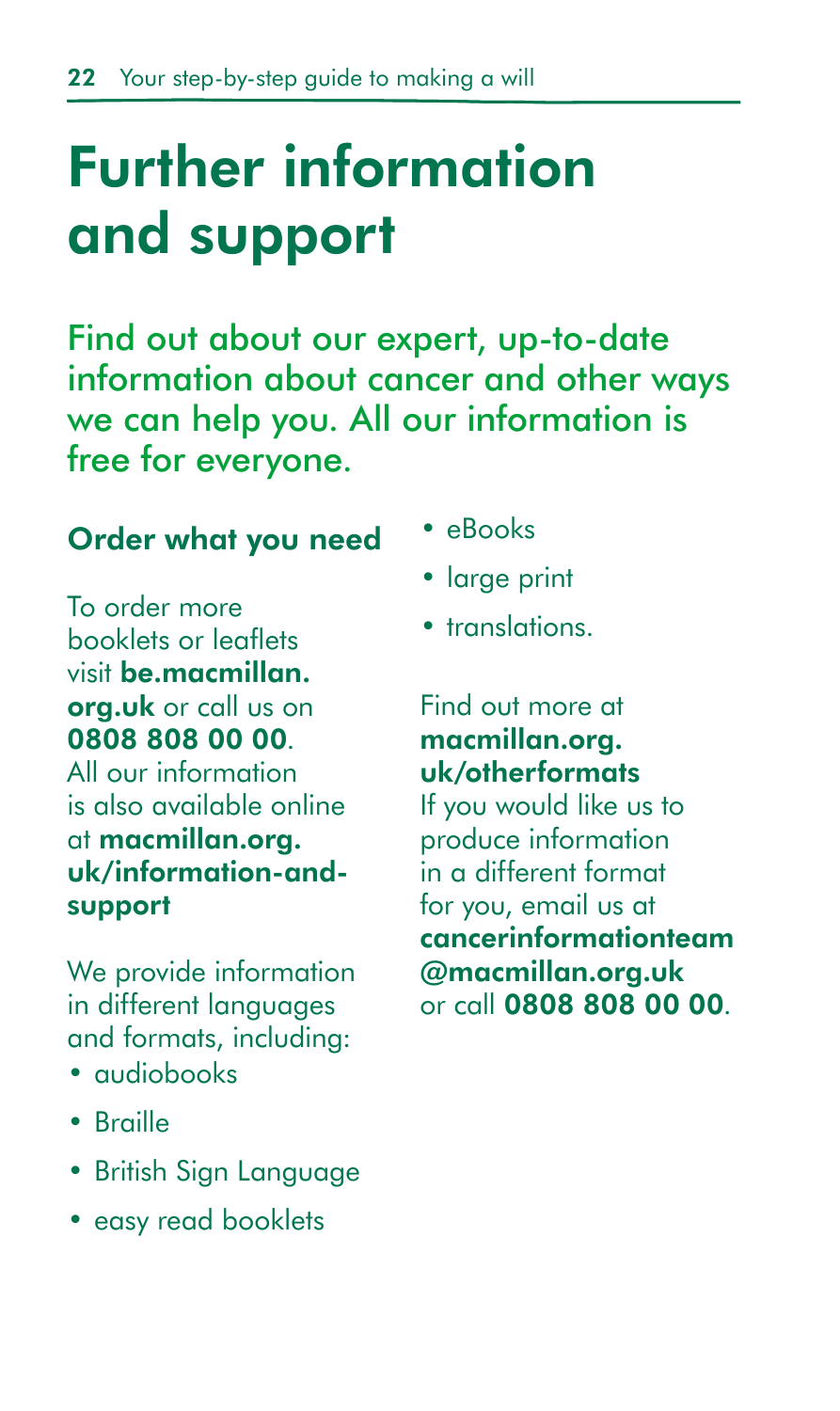#### Other ways we can help

#### Macmillan Support Line

Our free, confidential phone line is open 7 days a week, 8am to 8pm. We can help with medical questions, benefits, financial guidance and local services, or just be there to listen. Call us on 0808 808 00 00 or email us via our website, macmillan.org.uk/ talktous

#### Information centres

Our centres are based in hospitals, libraries and on mobile buses. You can talk to someone or get more information. Find your nearest centre at macmillan.org.uk/ information centres or call 0808 808 00 00.

#### Support groups

You can find support groups in your area by calling 0808 808 00 00 or visiting macmillan.org. uk/selfhelpandsupport You may also want to use our Online Community to make friends, blog, and read stories. Visit macmillan.org.uk/ community

#### Help with money worries

Our financial guidance team can help you with money worries and accessing benefits. Macmillan also offers one-off grants – for anything from heating bills to extra clothing. Call us on 0808 808 00 00 or visit macmillan.org.uk/ financialsupport

#### Help with work and cancer

Whether you are an employee, a carer, an employer or self-employed, we can help. Visit macmillan. org.uk/work or call 0808 808 00 00

to speak to a work support adviser (Monday to Friday, 8am to 6pm).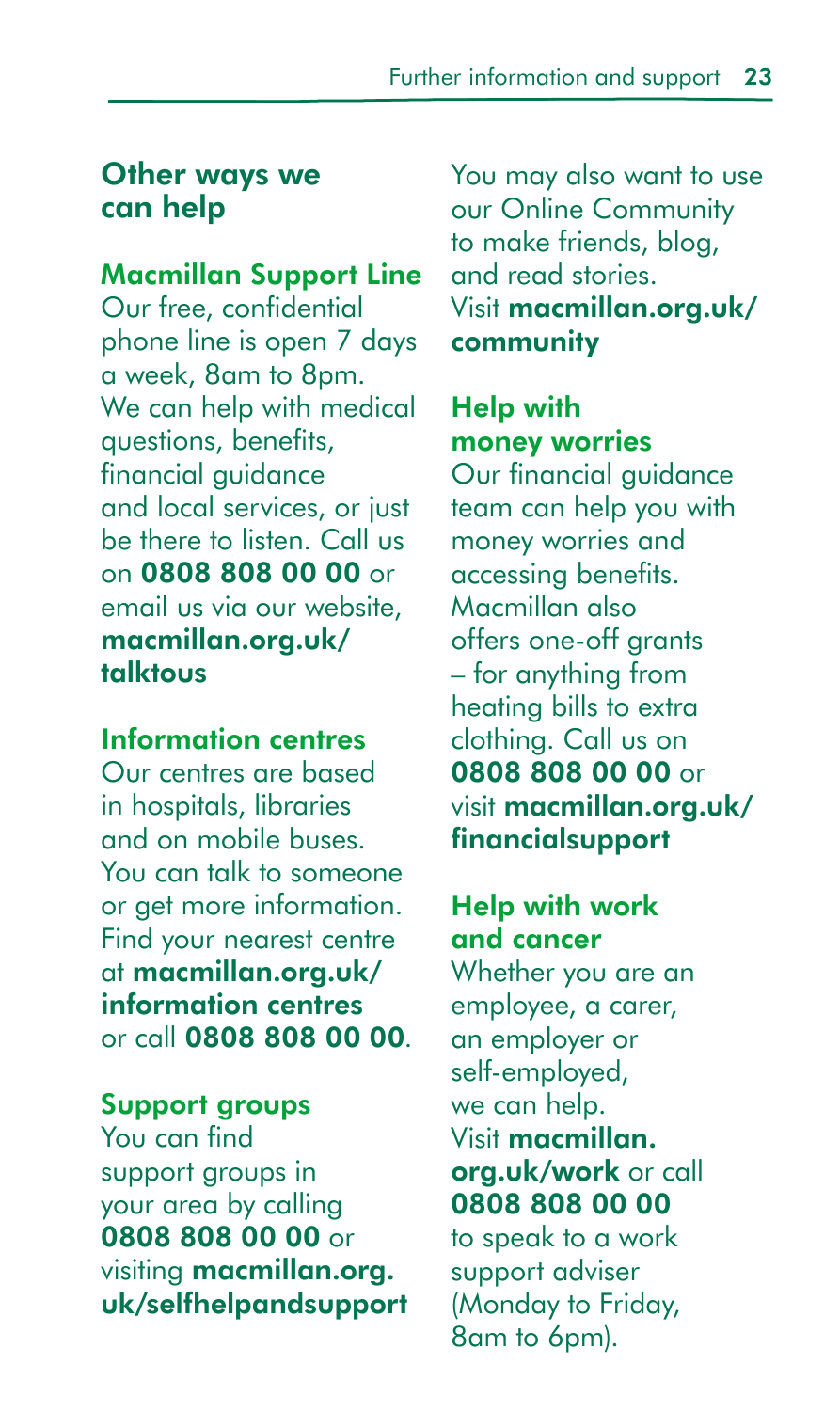## Other useful organisations

There are lots of other organisations that can give you information or support.

#### Finding a solicitor

#### Civil Legal Advice Helpline 0345 345 4345 (Mon to Fri, 9am to 8pm, and Sat, 9am to 12.30pm) **Textphone** 0345 609 6677 www.gov.uk/ civil-legal-advice

Has a list of legal advice centres in England and Wales and solicitors that take legal aid cases. Offers a free translation service if English is not your first language.

#### Law Centres Network www.lawcentres. org.uk

Local Law Centres provide advice and legal assistance for people who cannot afford a lawyer. Use the website to find your local Law Centre.

The Law Society of England and Wales Tel 020 7242 1222 www.lawsociety.org.uk Represents solicitors in England and Wales and can provide details of local solicitors.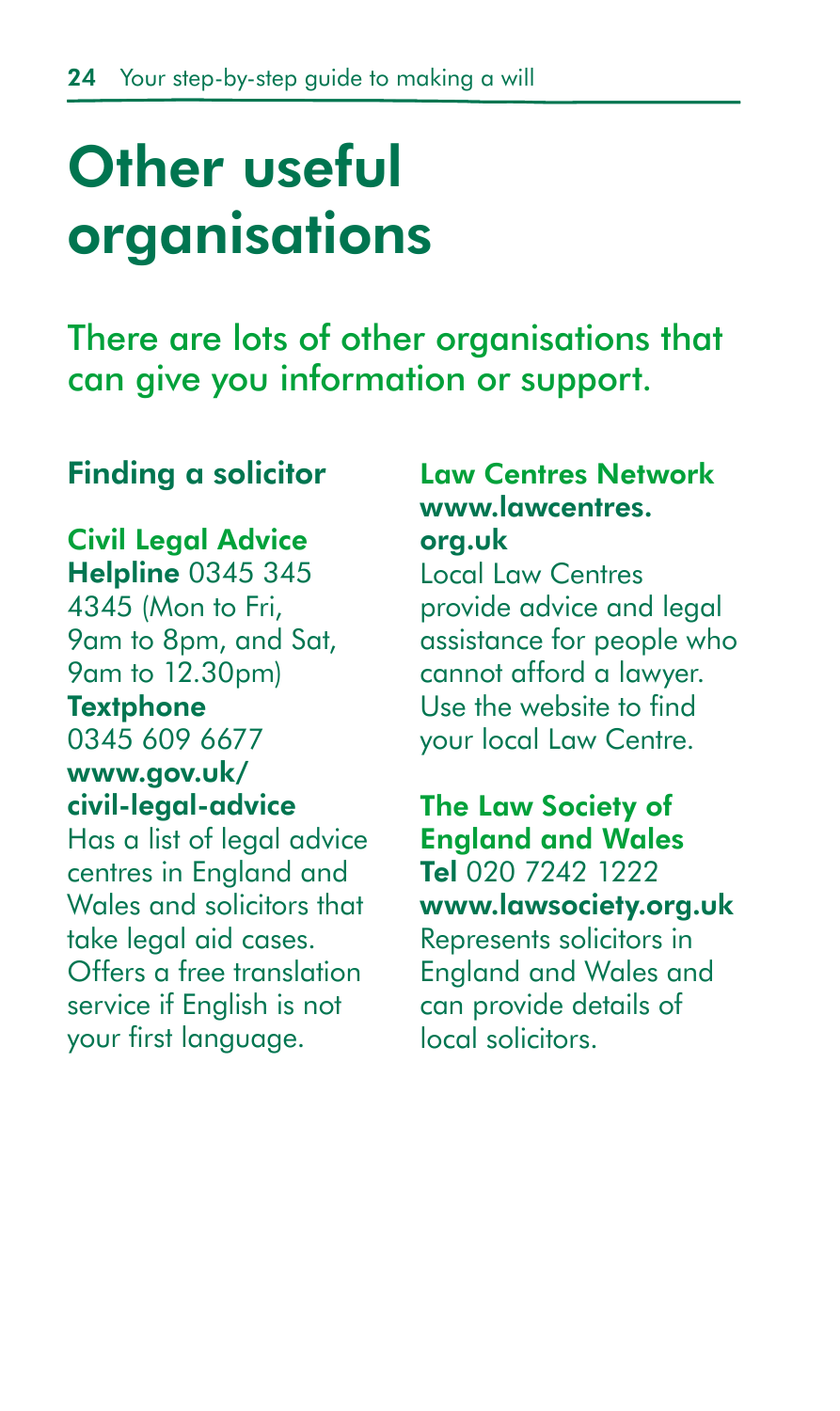Law Society of Scotland Tel 0131 226 7411 Email lawscot@ lawscot.org.uk www.lawscot.org.uk Represents solicitors in Scotland and can provide details of local solicitors.

Law Society of Northern Ireland Tel 028 9023 1614 www.lawsoc-ni.org Represents solicitors in Northern Ireland and can provide details of local solicitors.

#### Finding a financial adviser

Chartered Institute for Securities and Investment www.financialplanning. org.uk/wayfinder

Enter your postcode on the website to find a financial planner near you.

The Personal Finance Society – Find an Adviser service www.thepfs.org/ yourmoney/ find-an-adviser Enter your location to find qualified financial advisers near you.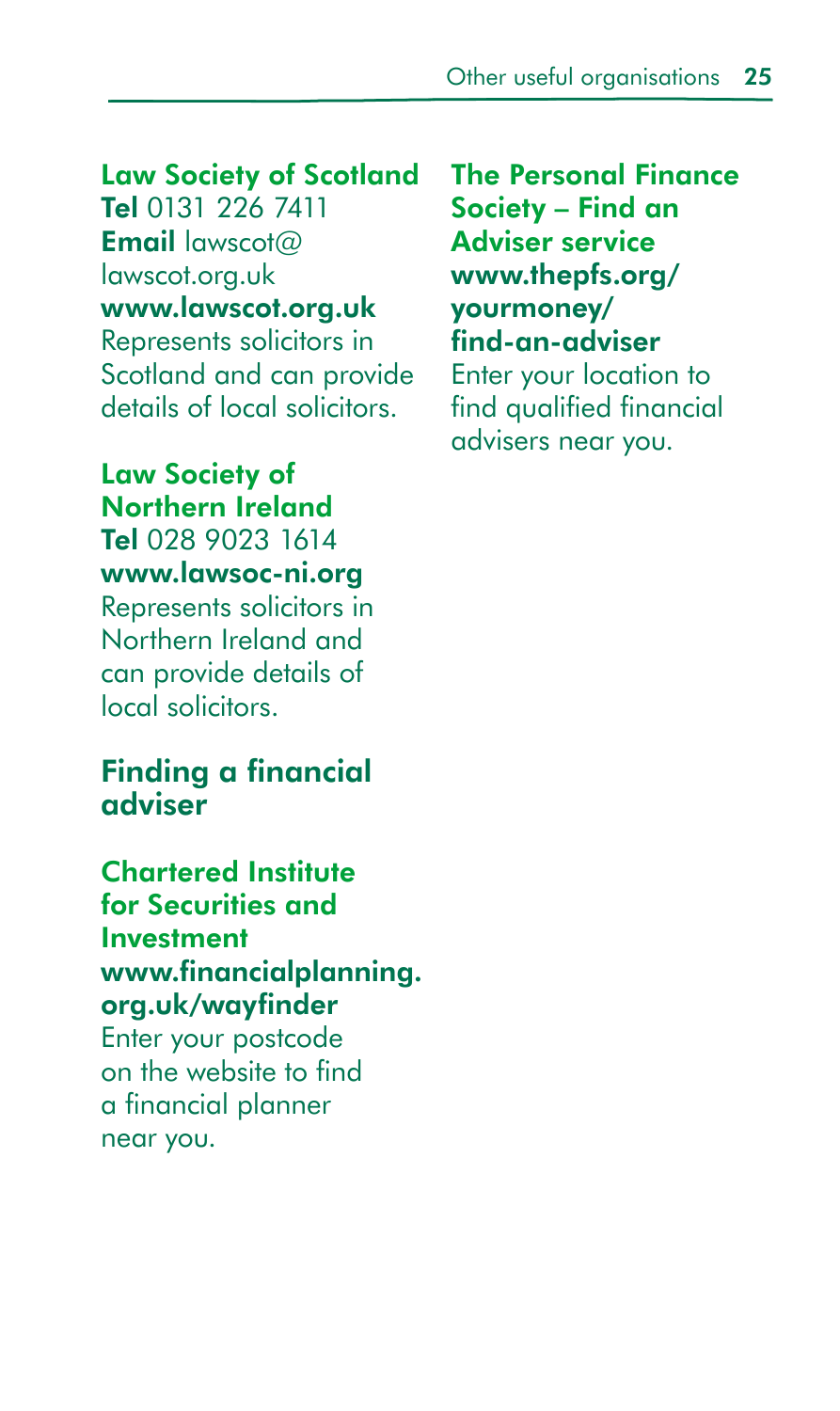#### Disclaimer

We make every effort to ensure that the information we provide is accurate and up to date but it should not be relied upon as a substitute for specialist professional advice tailored to your situation. So far as is permitted by law, Macmillan does not accept liability in relation to the use of any information contained in this publication, or third-party information or websites included or referred to in it. Some photos are of models.

#### **Thanks**

This leaflet has been written, revised and edited by Macmillan Cancer Support's Cancer Information Development team. It has been approved by Neal Southwick, Macmillan Financial Support Programme Lead.

With thanks to: David Borrowman, Senior Partner, Caesar and Howie; Janet Dobie, Senior Macmillan Palliative Care CNS; Julia Featherstone, Macmillan Financial Guide; Domino MacNaughton, Macmillan Head of Legacy Promotions; Daniel McCracken, Trainee Solicitor, Wilson Nesbitt Solicitors; Fiona Wilson, Partner, Hempsons; and Jo Wilson, Consultant Nurse Palliative Care.

Thanks also to the people affected by cancer who reviewed this edition, and those who shared their stories.

We welcome feedback on our information. If you have any, please contact cancerinformationteam@macmillan.org.uk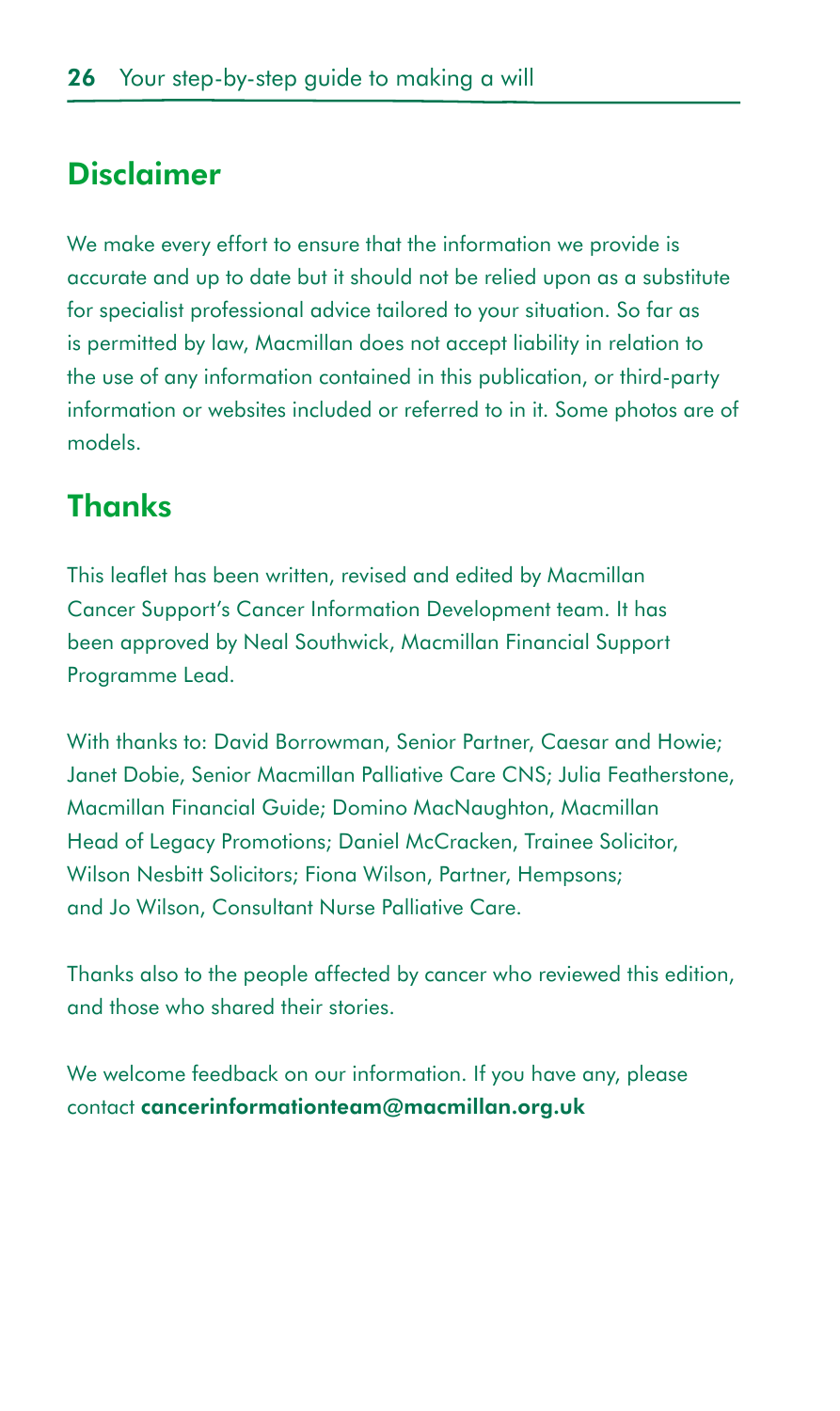#### Sources

We have listed a sample of the sources used in the leaflet below. If you would like more information about the sources we use, please contact us at cancerinformationteam@macmillan.org.uk

Citizens Advice. www.citizensadvice.org.uk (accessed June 2018). Gov.uk www.gov.uk (accessed June 2018).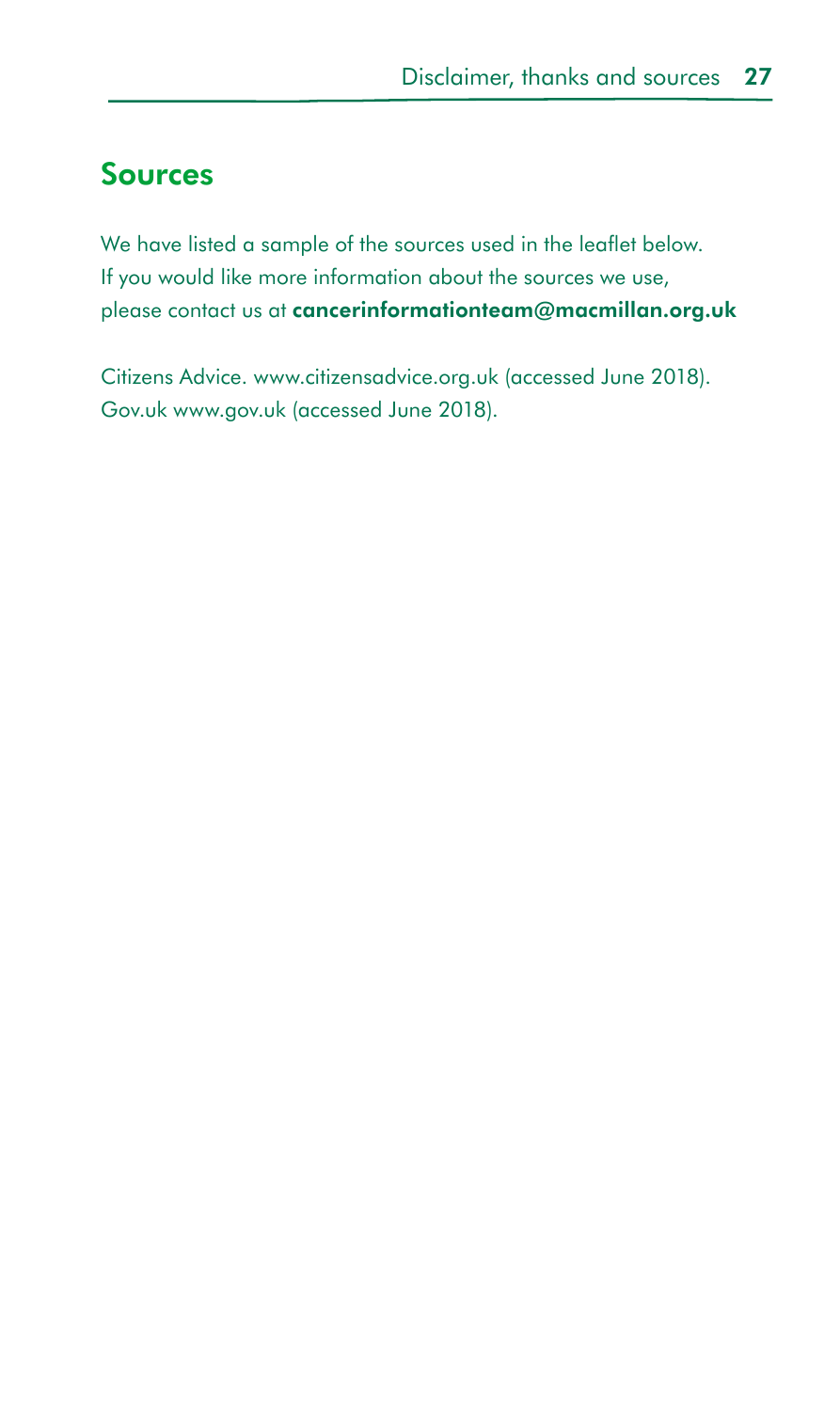